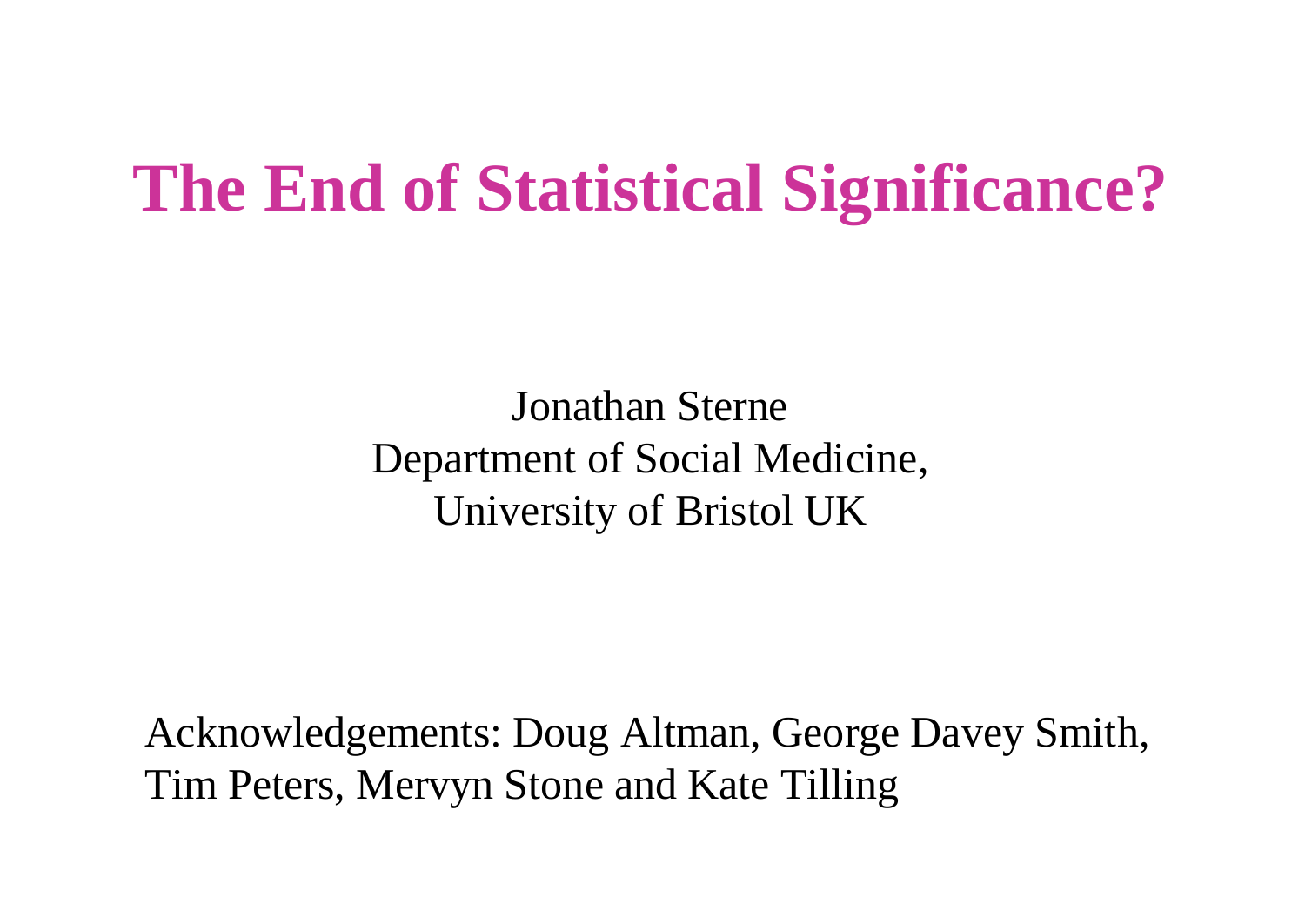# **Outline**

- P-values (significance levels)
- A brief history
- Using P-values and confidence intervals to interpret statistical analyses
- Interpretation of P-values
- Some recommendations, and a question....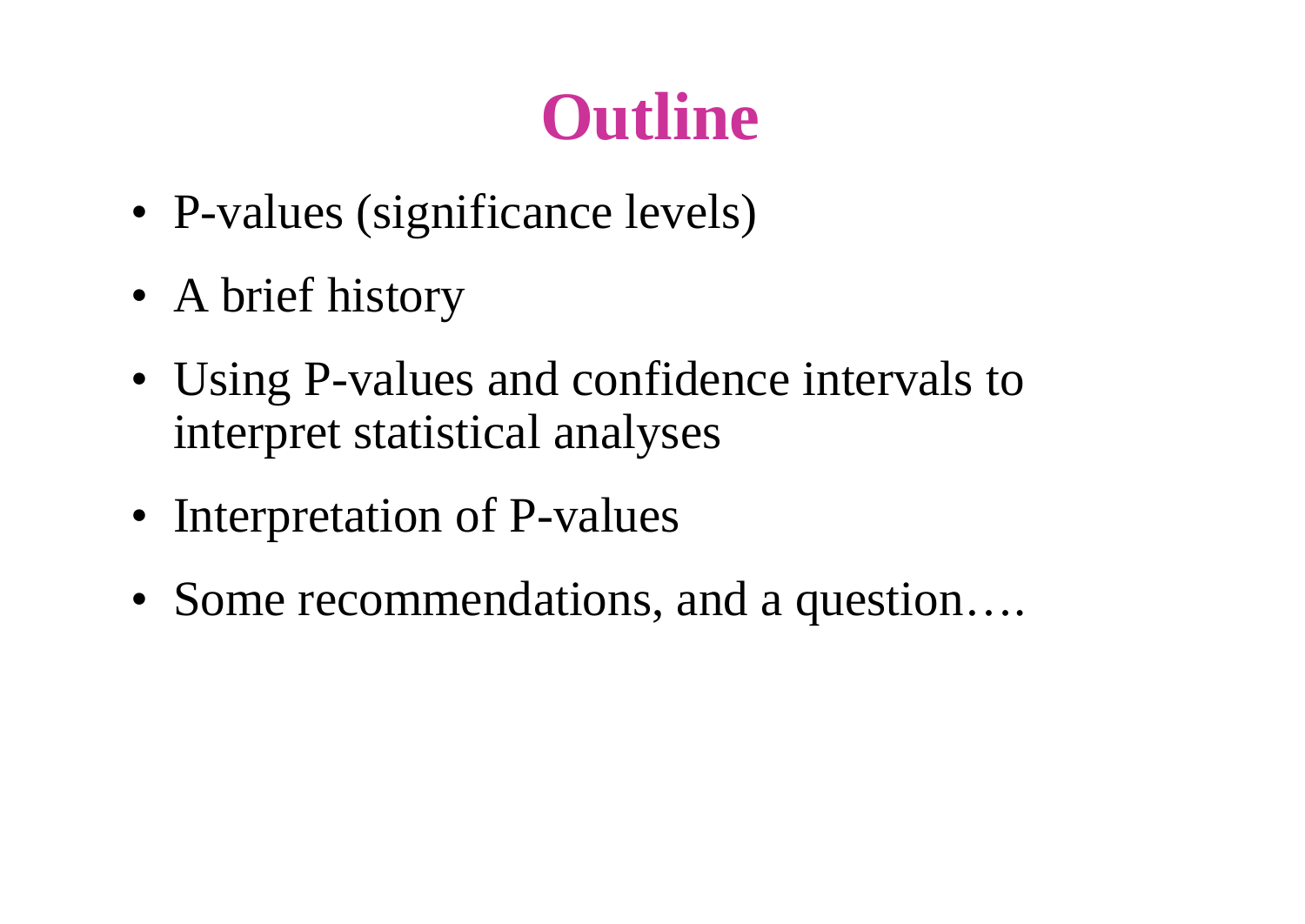# **Problems with interpretation of research findings**

- Confounding
- Bias
- **Misinterpretation of statistical evidence**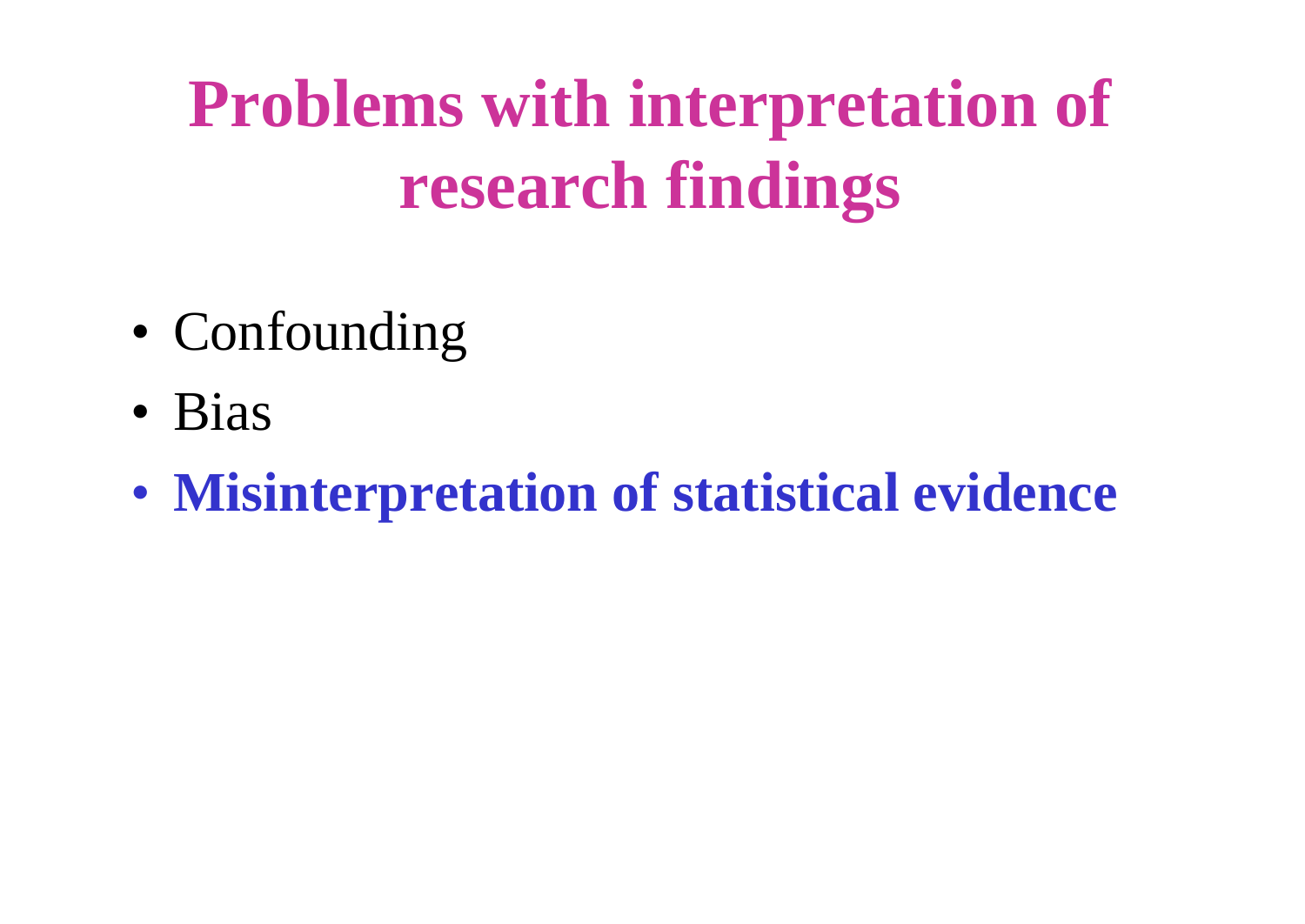### **Karl Pearson (1857-1936)**



- Developed the formula for the correlation coefficient, and introduced the chi-squared  $(\chi^2)$  test
- Published the first statistical tables, and did the first metaanalysis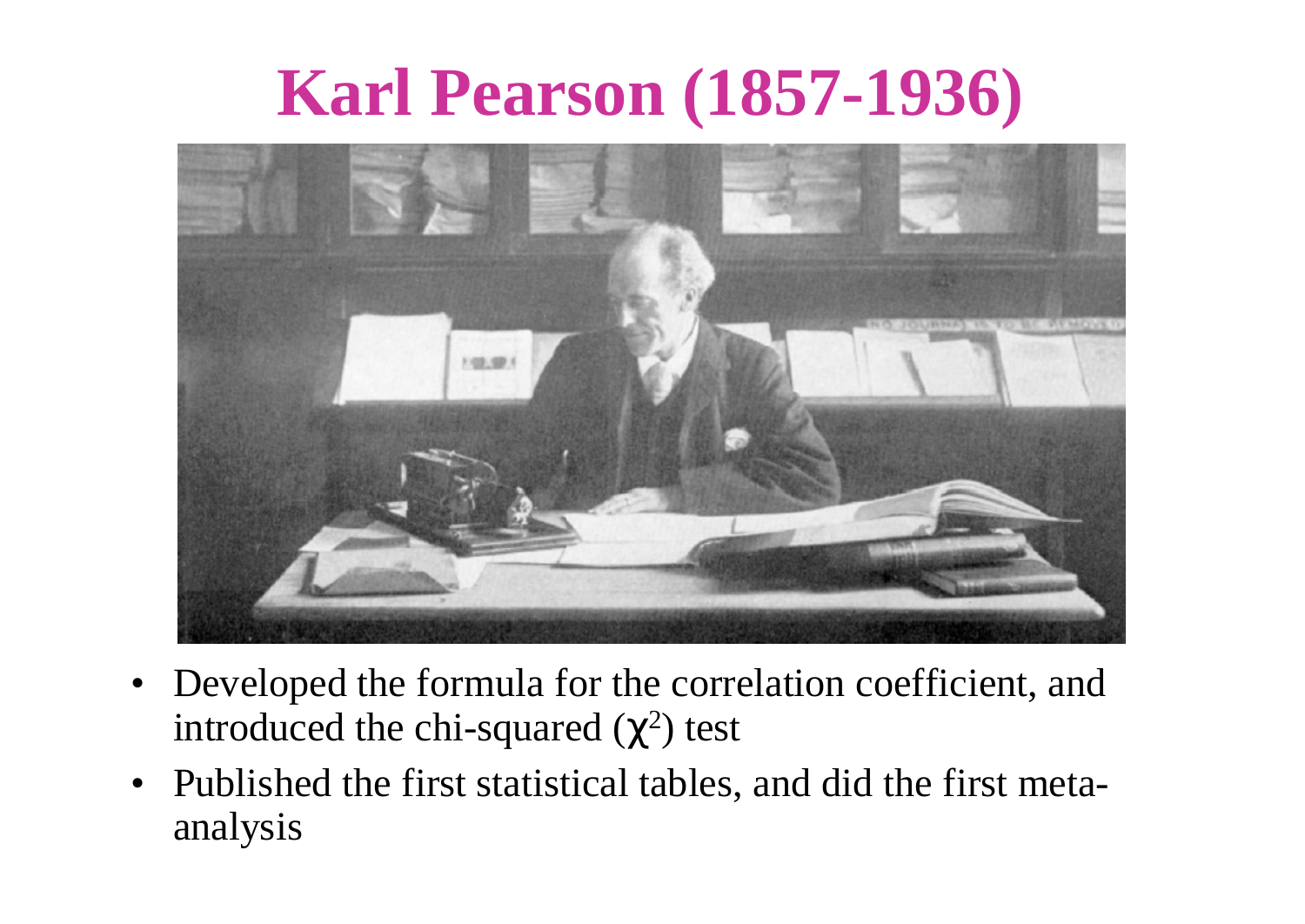# **R.A. Fisher (1890-1962)**



- The father of modern statistical inference (and of statistical genetics)
- Introduced the idea of *significance levels* as a means of examining the discrepancy between the data and a null hypothesis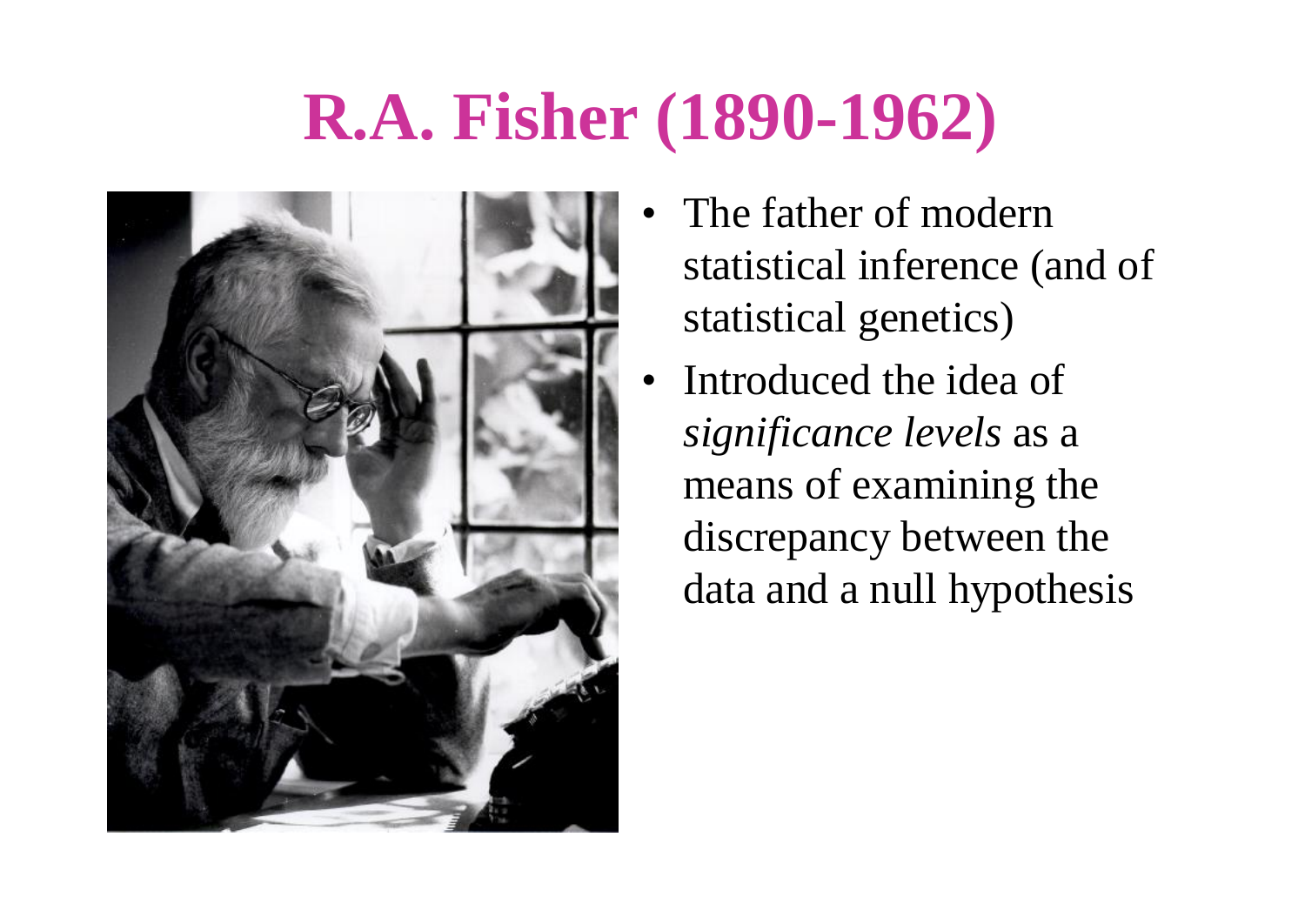# **R.A. Fisher - quotes**

"perhaps the most original mathematical scientist of the [twentieth] century"

Bradley Efron *Annals of Statistics* (1976)

"Fisher was a genius who almost single-handedly created the foundations for modern statistical science …." Anders Hald *A History of Mathematical Statistics* (1998)

"Sir Ronald Fisher … could be regarded as Darwin's greatest twentieth-century successor." Richard Dawkins *River out of Eden* (1995)

"I occasionally meet geneticists who ask me whether it is true that the great geneticist R. A. Fisher was also an important statistician." Leonard J. Savage *Annals of Statistics* (1976)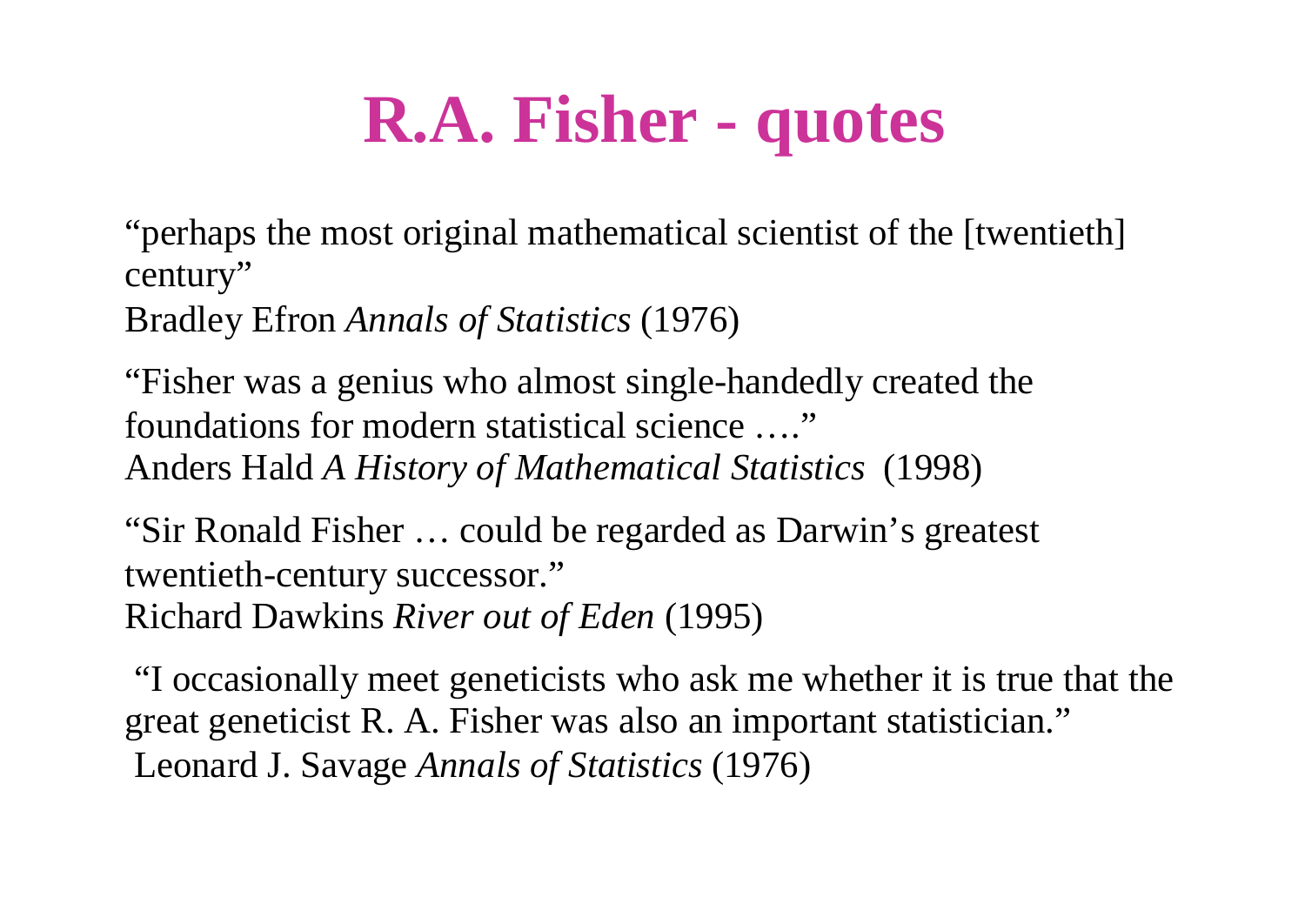#### **From Fisher's obituary**

"In character he was, let us admit it, a difficult man. Among his wide circle of admirers he accepted homage with fair grace. With most other people he seemed to feel that his genius entitled him to more social indulgence than they were willing to concede: in short he could be, and not infrequently was, gratuitously rude. In his written work he rarely acknowledged any kind of indebtedness to other statisticians and mentioned them, if at all, only to correct or castigate. In fact, to win written approbation from him in his later work one had to have been dead for some time."

W.G Kendall, *Biometrika* 1963 **50:** 1-15.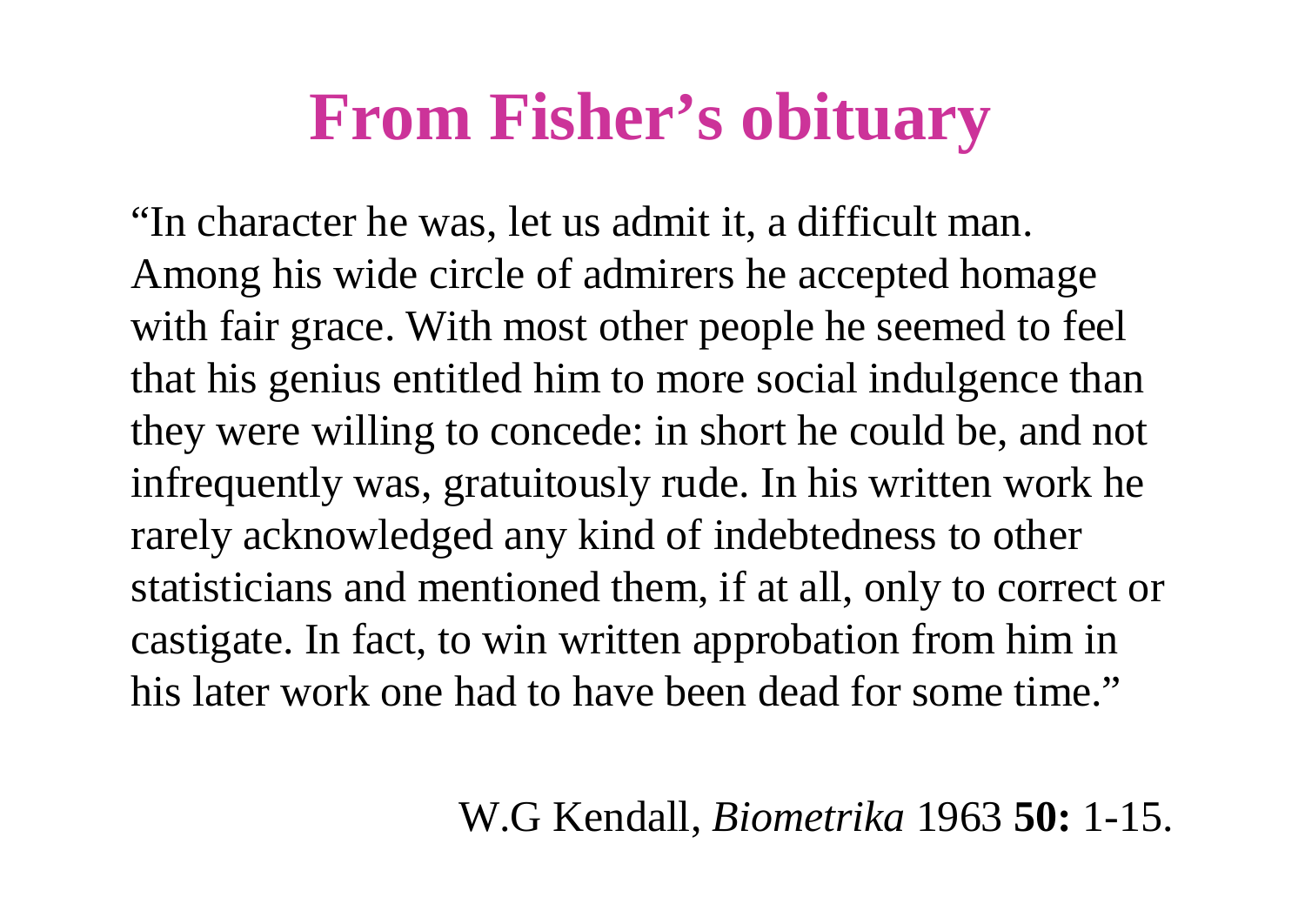# **P-values (significance levels)**

- We postulate a **null hypothesis**, eg
	- MMR vaccination does not affect a child's subsequent risk of autism
	- Birth weight is not associated with subsequent IQ
	- Living close to power lines does not change children's risk of leukaemia
- Does the data in our sample provide evidence *against* the null hypothesis?
- We calculate the **P-value** the probability of getting a difference at as big as the one observed, if the null hypothesis is true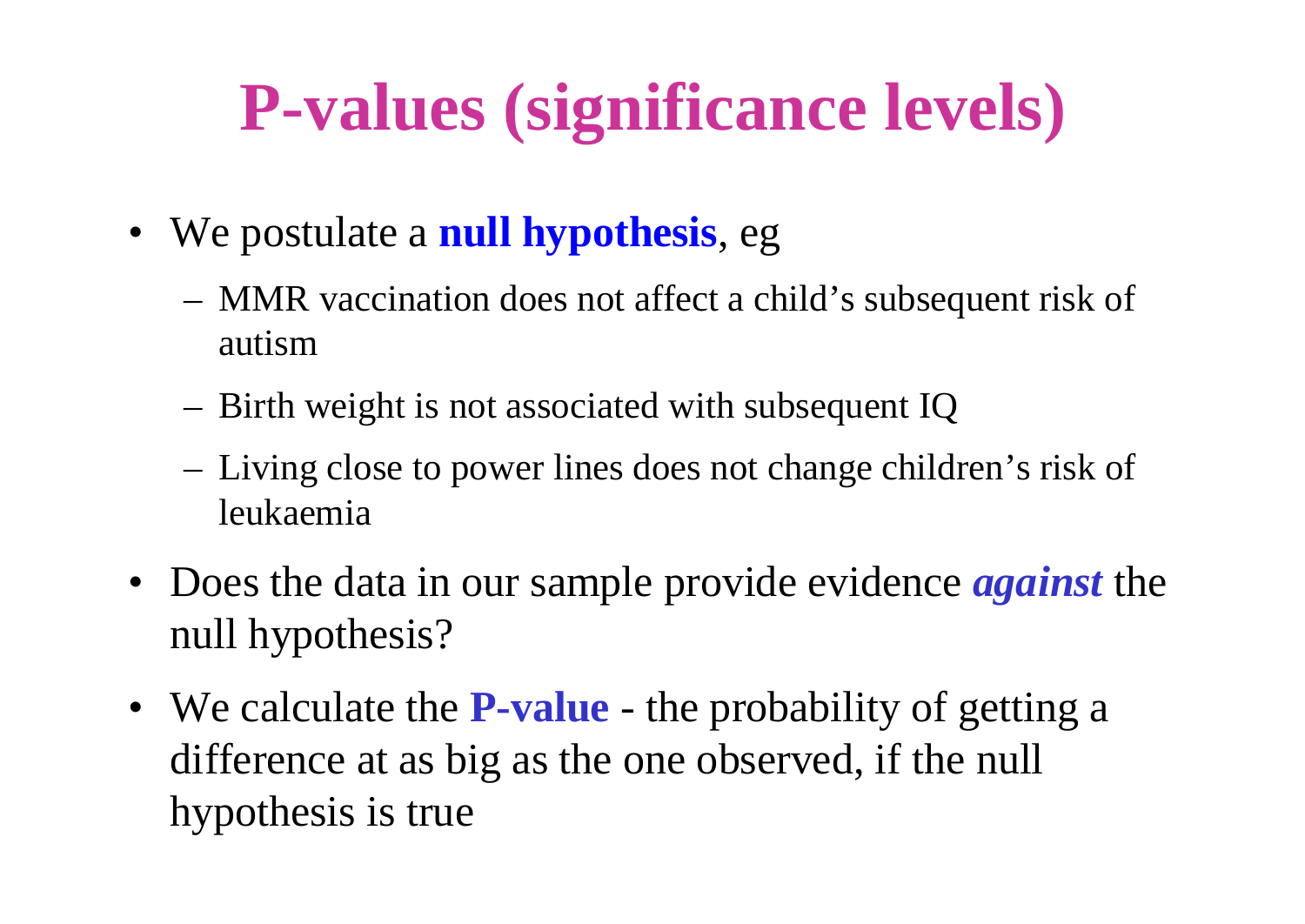#### **Example**

#### **Lung capacity (FVC) measured in 100 men**

| Group                     |            | Number Mean FVC    | S.d.        |
|---------------------------|------------|--------------------|-------------|
| Non-smokers (0) $n_0$ =64 |            | $\sqrt{x_0} = 5.0$ | $s_0 = 0.6$ |
| Smokers $(1)$             | $n_1 = 36$ | $x_1 = 4.7$        | $s_1 = 0.6$ |

The **standard error** of the difference in mean FVC is 0.125 The **difference** in mean FVC is  $\bar{x}_1 - \bar{x}_0 = -0.3$ 

Does this study provides evidence against the null hypothesis that, in the population, the difference in mean FVC is zero?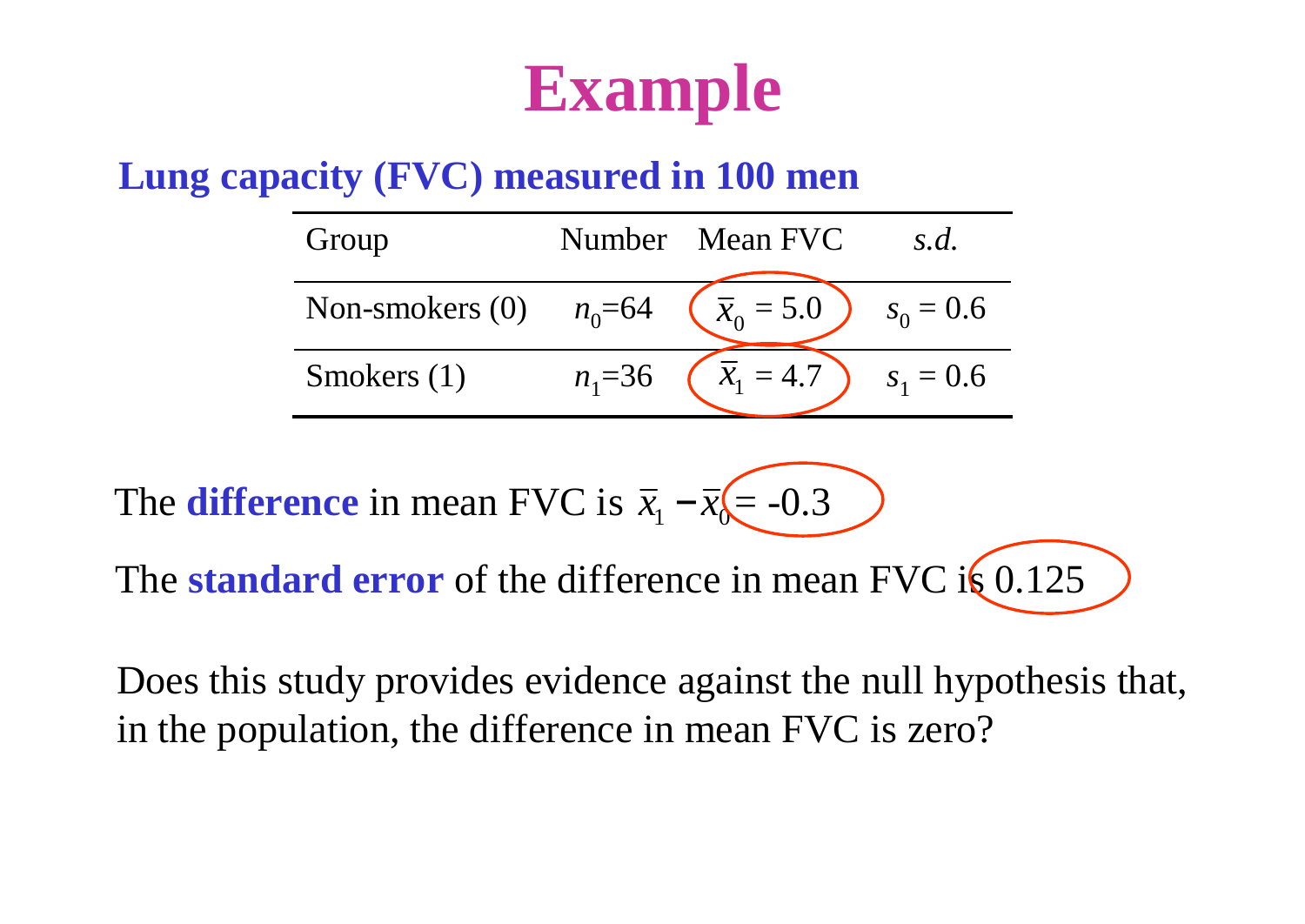*z***-tests**

The value: <u>unitative</u> in intense is known as a *z*-statistic s.e. of difference difference in means

This expresses the difference in terms of standard error units from the null value of 0

Here,  $z = -0.3/0.125 = -2.4$ 

We use this to conduct a *z***-test**, by deriving a *P*-value – the probability of getting a difference of at least 2.4 (in either direction) if the null hypothesis is true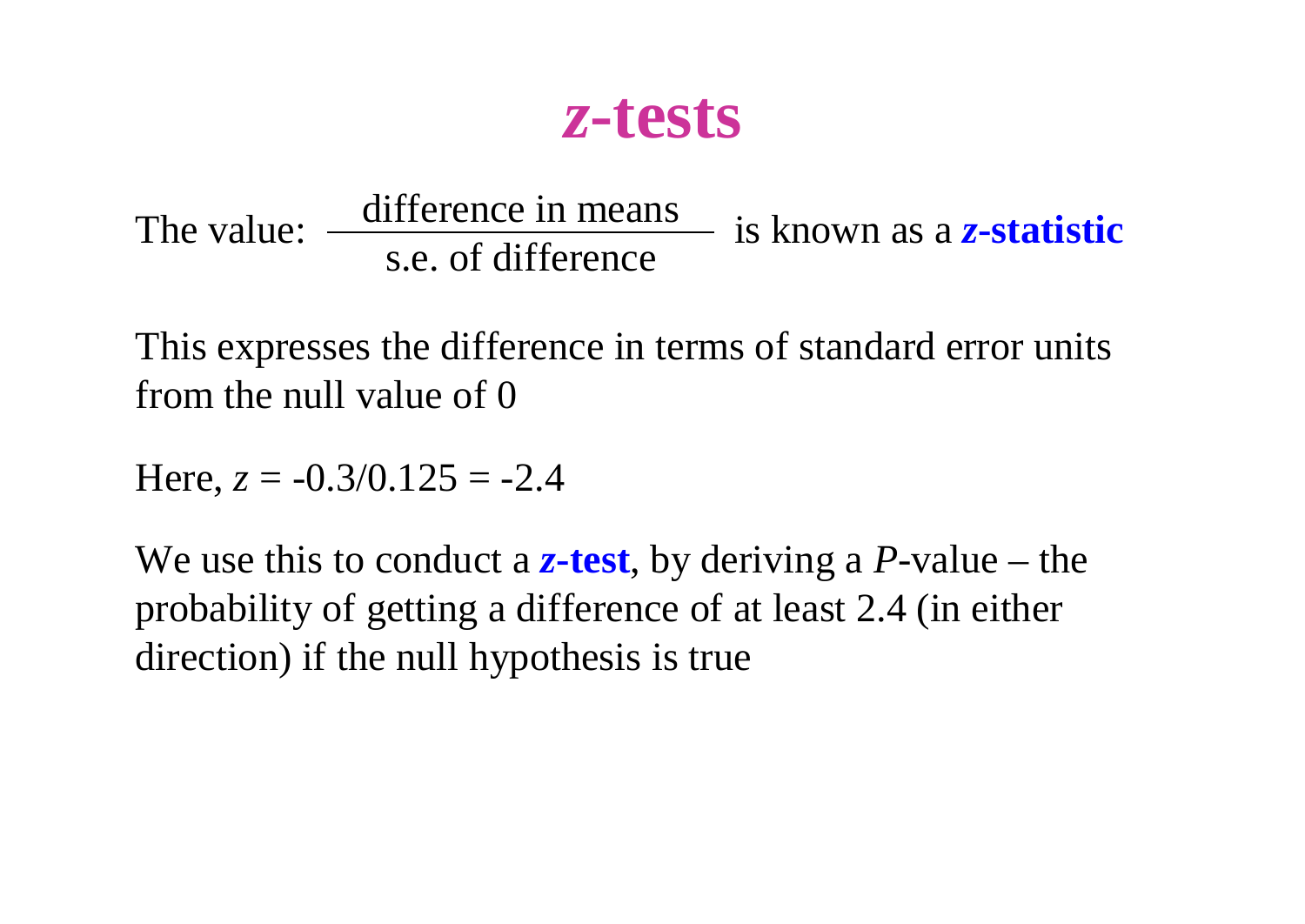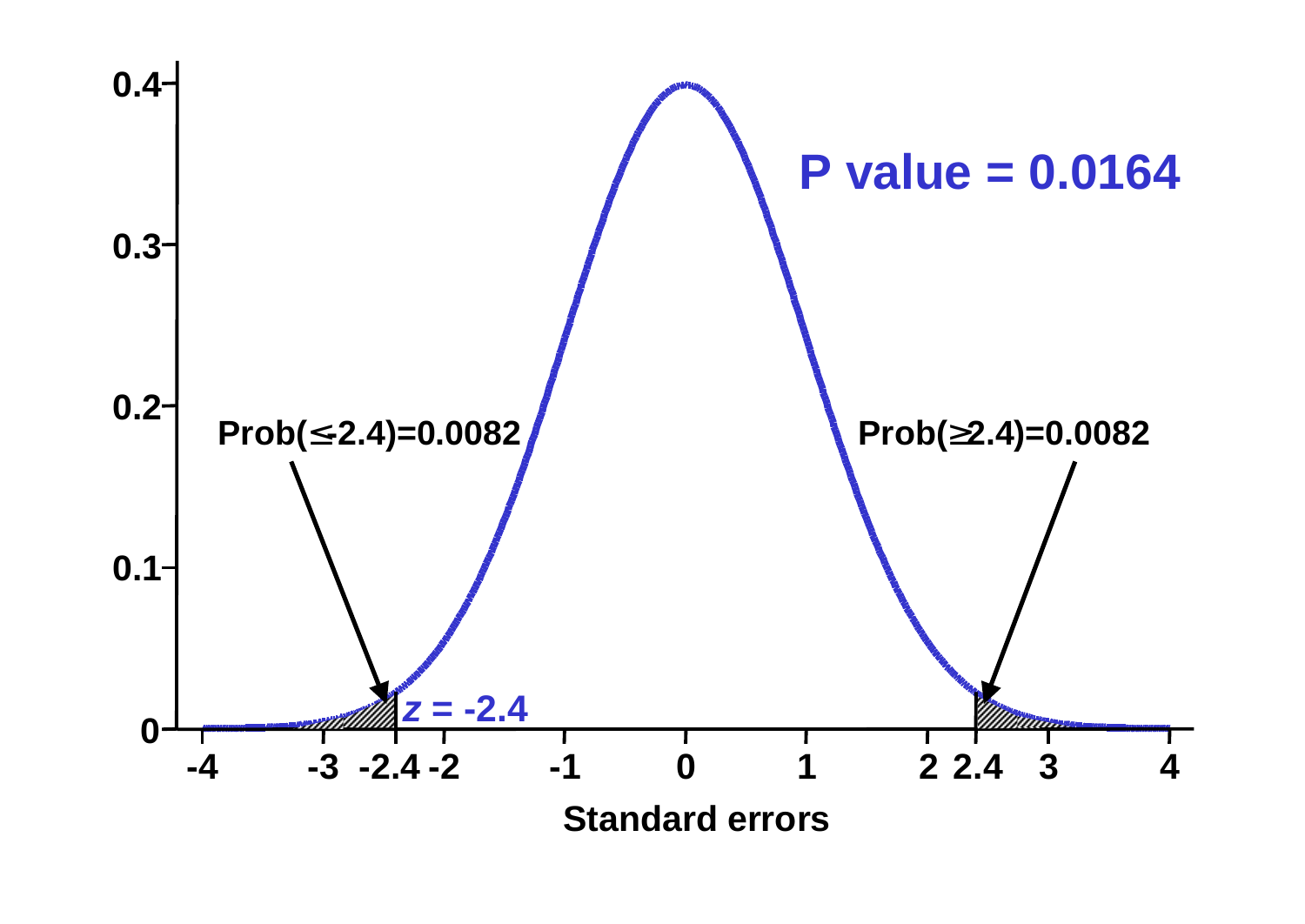The smaller the *P*-value, the lower the chance of getting a difference as big as the one observed *if the null hypothesis is true*

Therefore **the smaller the**  *P***-value, the stronger the evidence against the null hypothesis**

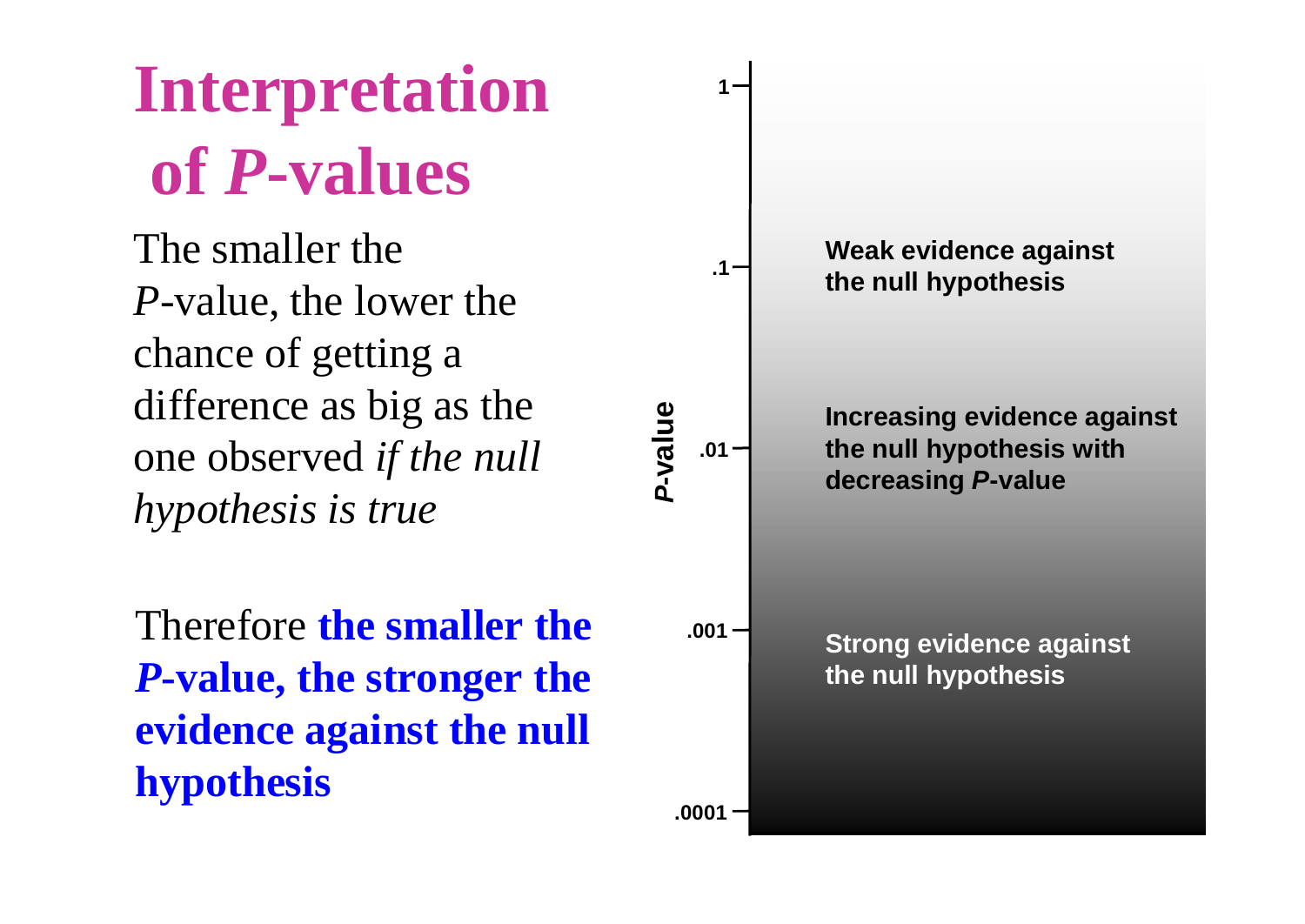# **Fisher's view of significance testing**

- Fisher saw the P value as an **informal** index to be used as a measure of discrepancy between the data and the null hypothesis
	- *"The null hypothesis is never proved or established, but is possibly disproved"*
- He advocated 5% significance as a standard level for concluding that there is evidence against the hypothesis tested, though not as an absolute rule
	- "*If P is between .1 and .9 there is certainly no reason to suspect the hypothesis tested. If it is below .02 it is strongly indicated that the hypothesis fails to account for the whole of the facts. We shall not often be astray if we draw a conventional line at .05* …"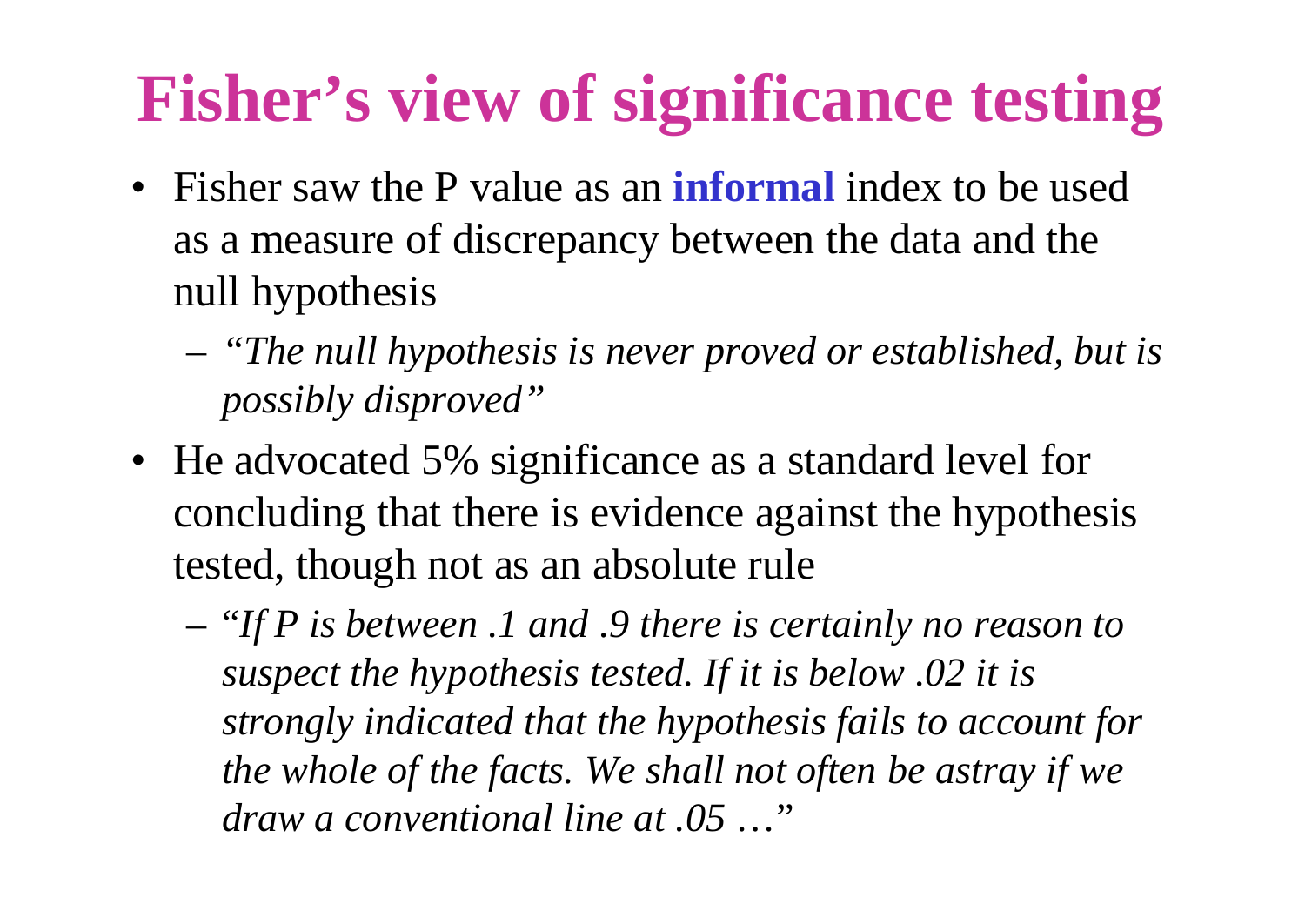# **Digression – fiducial probability**

- Fisher rejected the frequentist (long run) view of probability
- Instead, he proposed **fiducial inference**, based on socalled pivotal quantities such as the error of observation  $e = x - \theta$  in a single observation x of a parameter  $\theta$
- Fisher's arguments allowed an objective probability distribution for *e* to be assigned to θ, as its *fiducial distribution*, with *x* fixed at its observed value
	- "Bayesianism without the priors"
	- Never widely accepted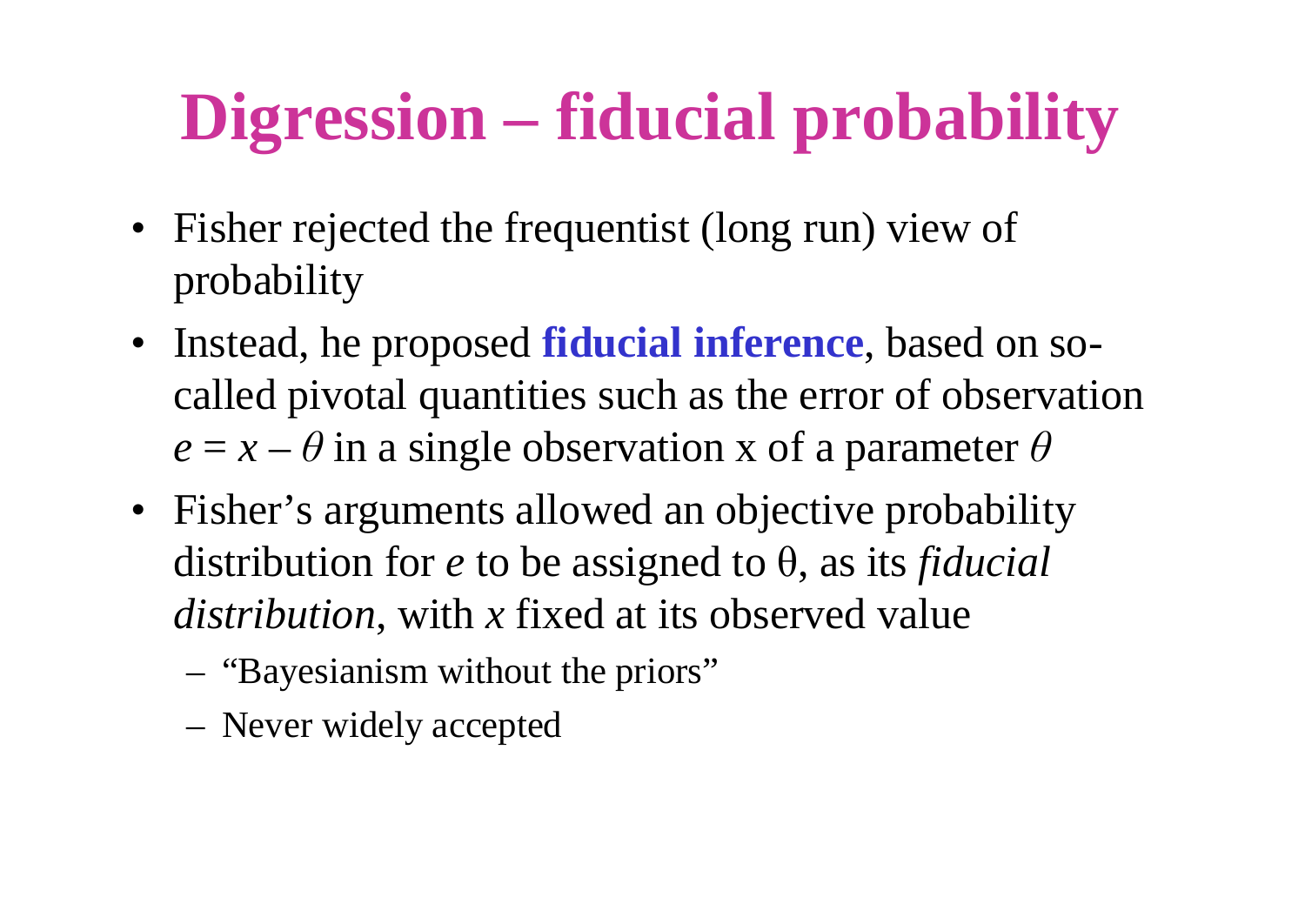# **Egon Pearson (1895-1980)**



# **Jerzy Neyman (1894-1981)**

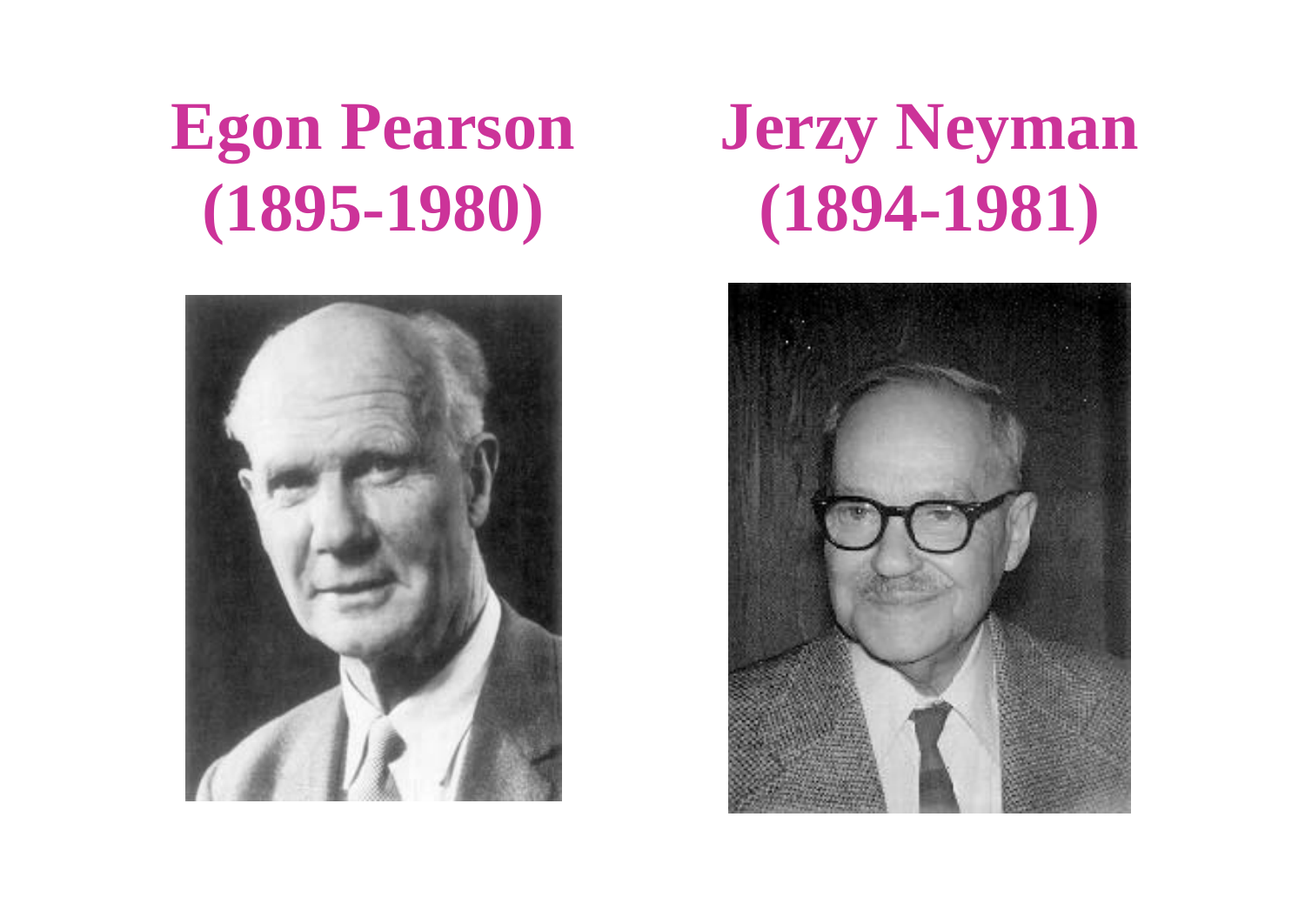# **Neyman-Pearson hypothesis tests**

• Aimed to replace the subjective interpretation inherent in significance testing with an objective, decision-theoretic approach to the results of experiments

|                                                       | The truth |                                                                         |  |
|-------------------------------------------------------|-----------|-------------------------------------------------------------------------|--|
|                                                       |           | Result of experiment   Null hypothesis true Alternative hypothesis true |  |
| Reject null hypothesis   Type I error rate $(\alpha)$ |           | $Power = 1 - b$                                                         |  |
| Accept null hypothesis                                |           | Type II error rate $(\beta)$                                            |  |

• By fixing, in advance, the type I  $(\alpha)$  and type II  $(\beta)$  error rates, the number of mistakes made over many different experiments would be limited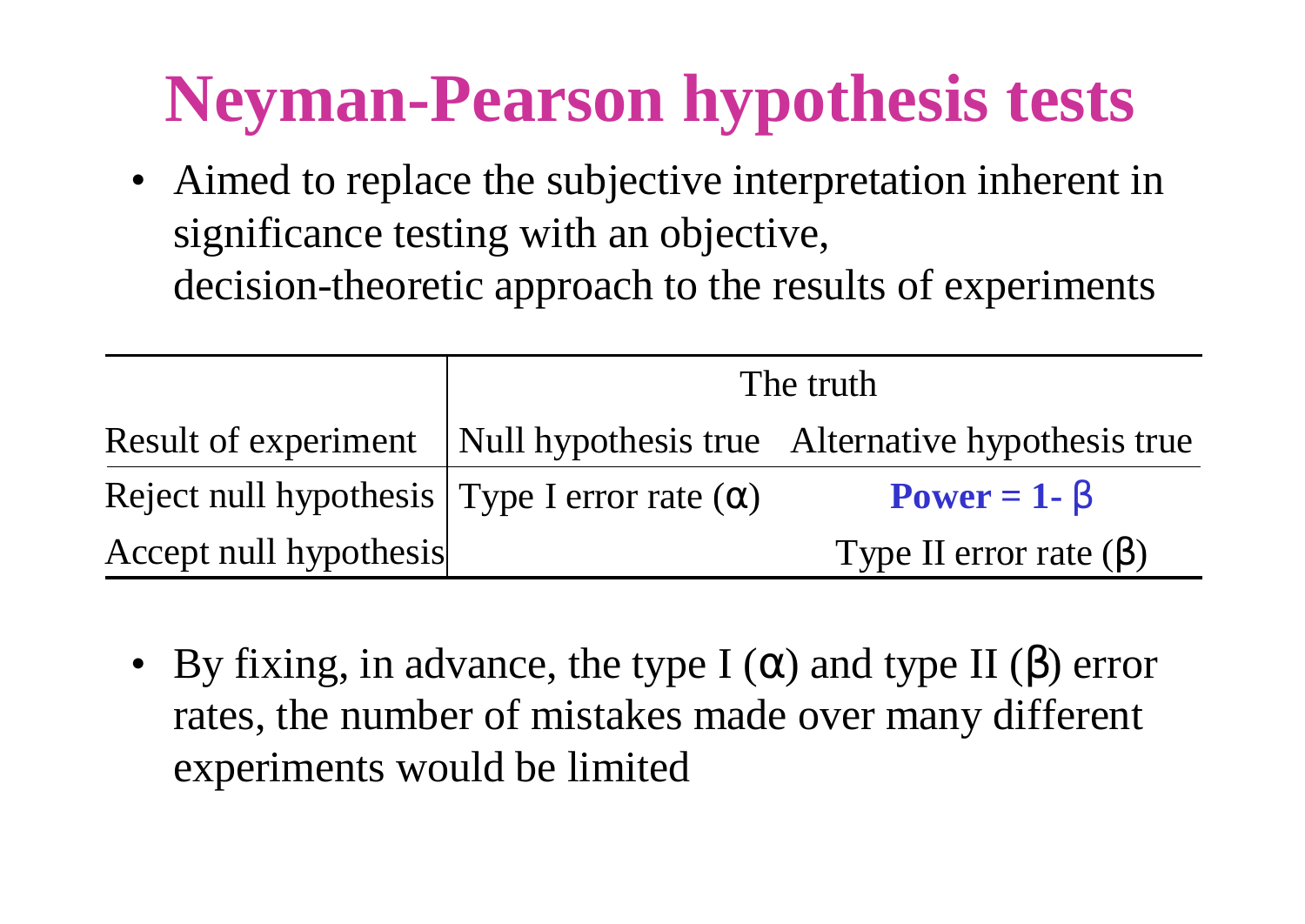# **Neyman-Pearson hypothesis tests**

• "*no test based upon a theory of probability can by itself provide any valuable evidence of the truth or falsehood of a hypothesis.*

*But we may look at the purpose of tests from another viewpoint. Without hoping to know whether each separate hypothesis is true or false, we may search for rules to govern our behaviour with regard to them, in following which we insure that, in the long run of experience, we shall not often be wrong."*

- In the Neyman-Pearson approach the result of our analysis is simply the rejection or acceptance of the null hypothesis.
	- **We make no attempt to interpret the P value to assess the strength of evidence against the null hypothesis in an individual study**.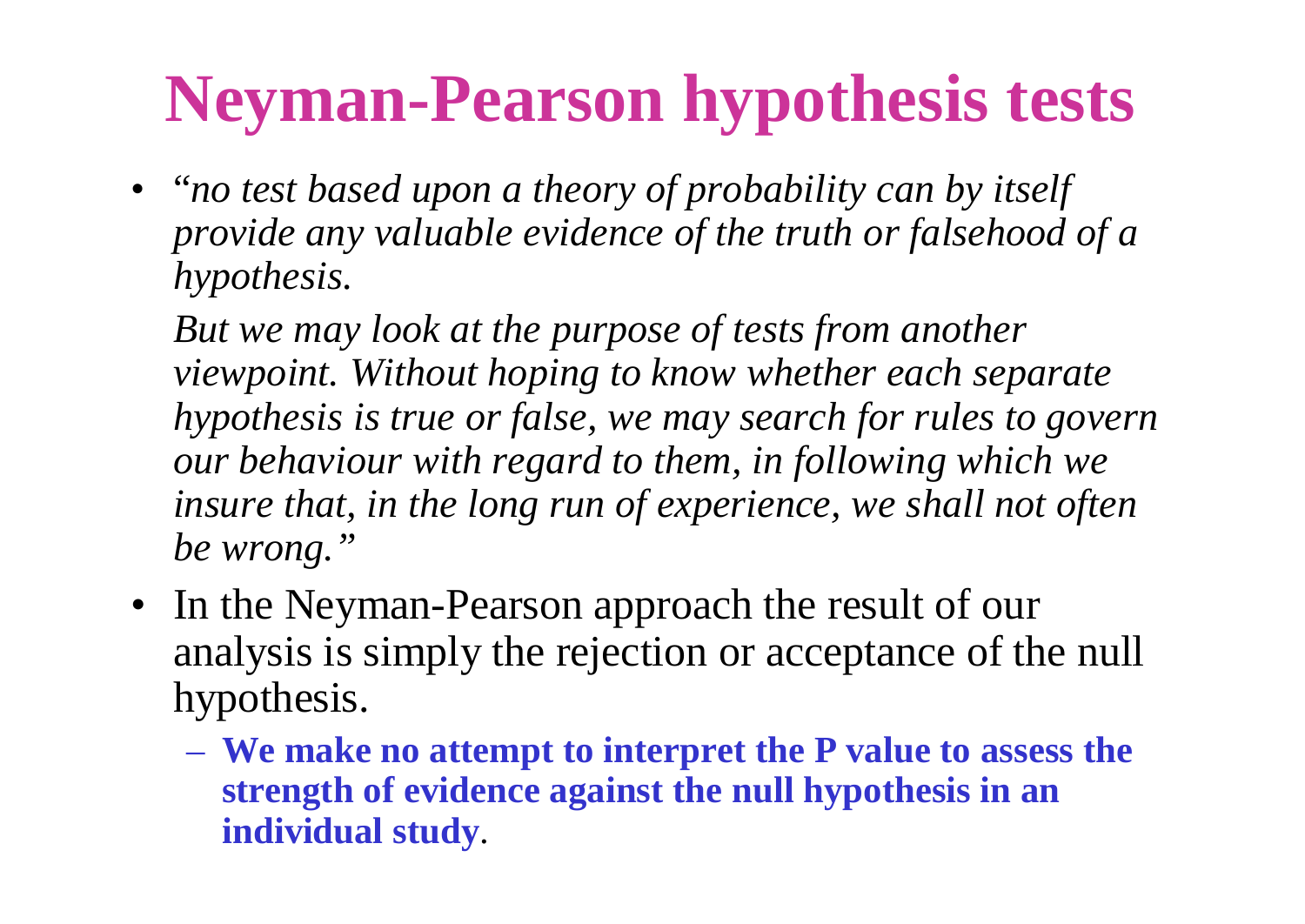# **Two mutually exclusive approaches**

- Decision-theoretic
	- divide our results according to whether or not they are statistically significant
- Subjective
	- the use of a cut-off is simply a guide to the strength of the evidence
- **Transatlantic divide?**
	- the Neyman-Pearson approach suited the industrial view of statistics current in America during the 1930s and 1940s
	- Fisher's more subjective approach corresponds to a more individualistic view of scientific reasoning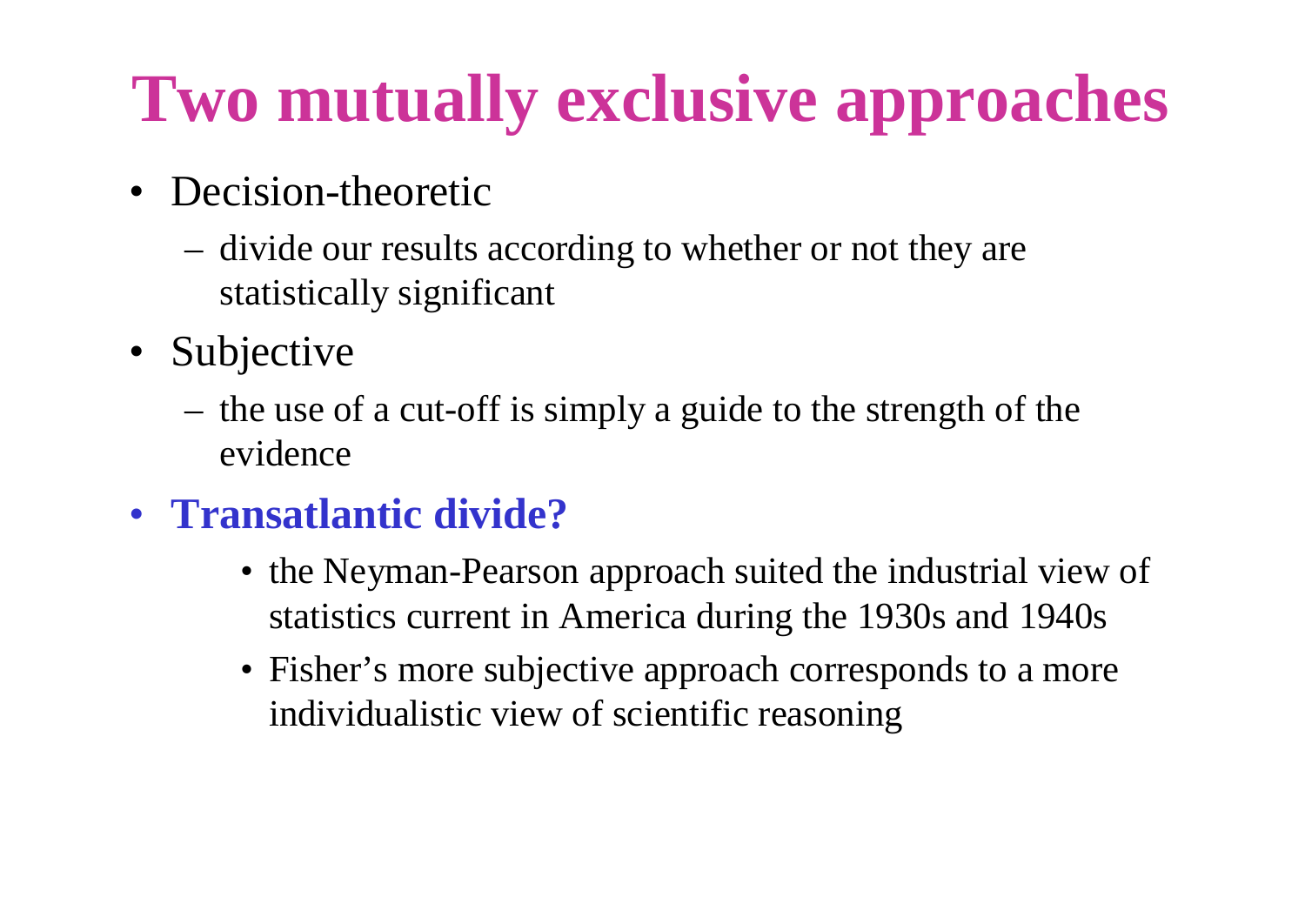#### **Fisher's views…..**

- " *… in fact no scientific worker has a fixed level of significance at which from year to year, and in all circumstances , he rejects hypotheses; he rather gives his mind to each particular case in the light of his evidence and his ideas"*….."
- "….*I am casting no contempt on acceptance procedures, and I am thankful, whenever I travel by air, that the high level of precision and reliability required can really be achieved by such means. But the logical differences between such an operation and the work of scientific discovery by physical or biological experimentation seem to me so wide that the analogy between them is not helpful*….."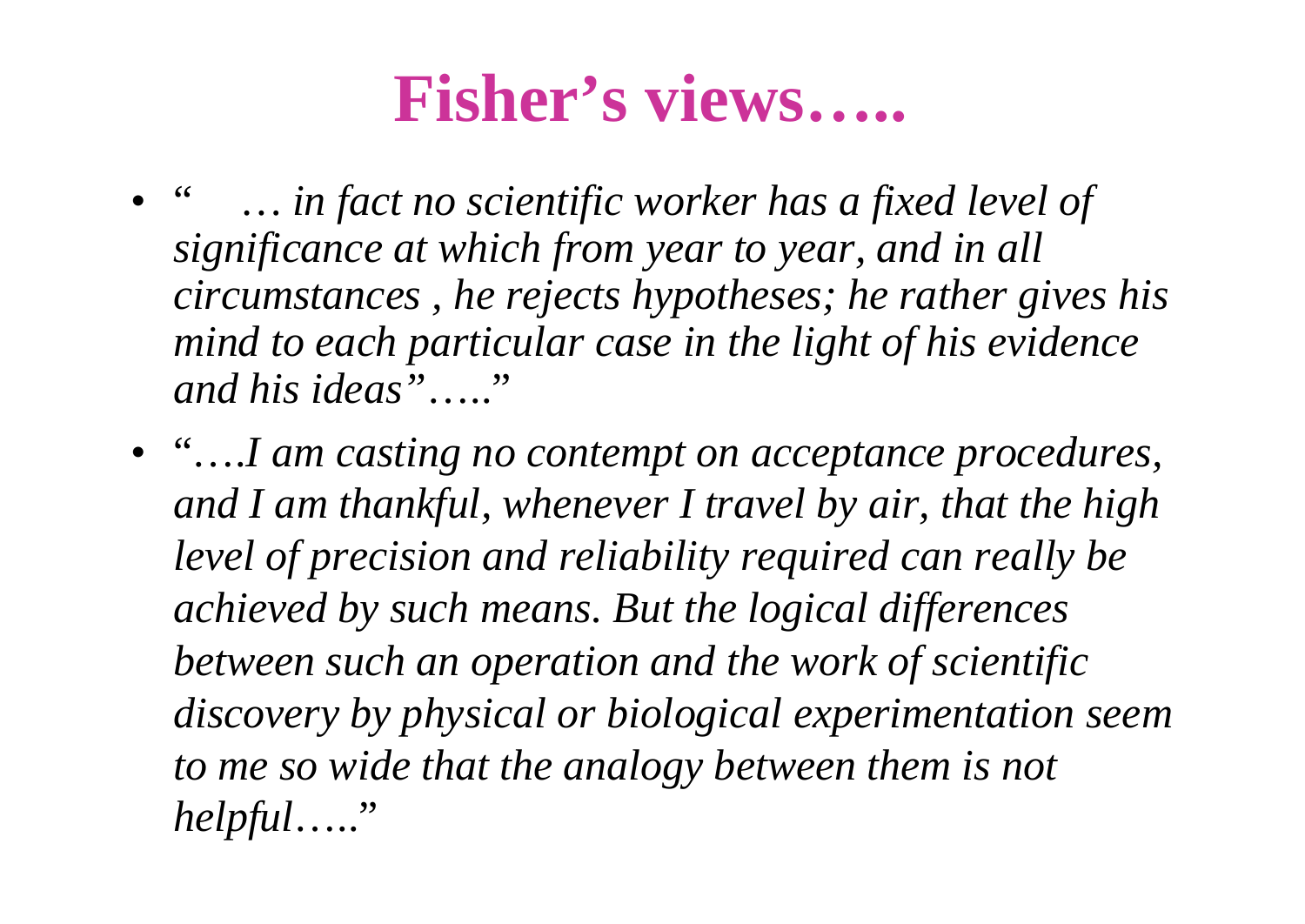# **Origins of the 0.05 threshold for statistical significance**

- When Fisher was writing Statistical Methods for Research Workers (1925) he applied to Karl Pearson to reproduce a chi-squared table from his *Tables for Statisticians and Biometricians*
	- KP refused, probably because he relied on money from the sales of his tables
- Fisher decided to tabulate quantiles of distributions  $(0.1, 1.1)$ 0.05, 0.02, 0.01) when he produced his own tables
	- Egon Pearson subsequently acknowledged Fisher's decision to tabulate in this way as one of the key contributions to the development of Neyman-Pearson theory
	- EP also wrote subsequently that the only reason for emphasis on P=0.05 rather than "exact" P-values was the need for manageable tables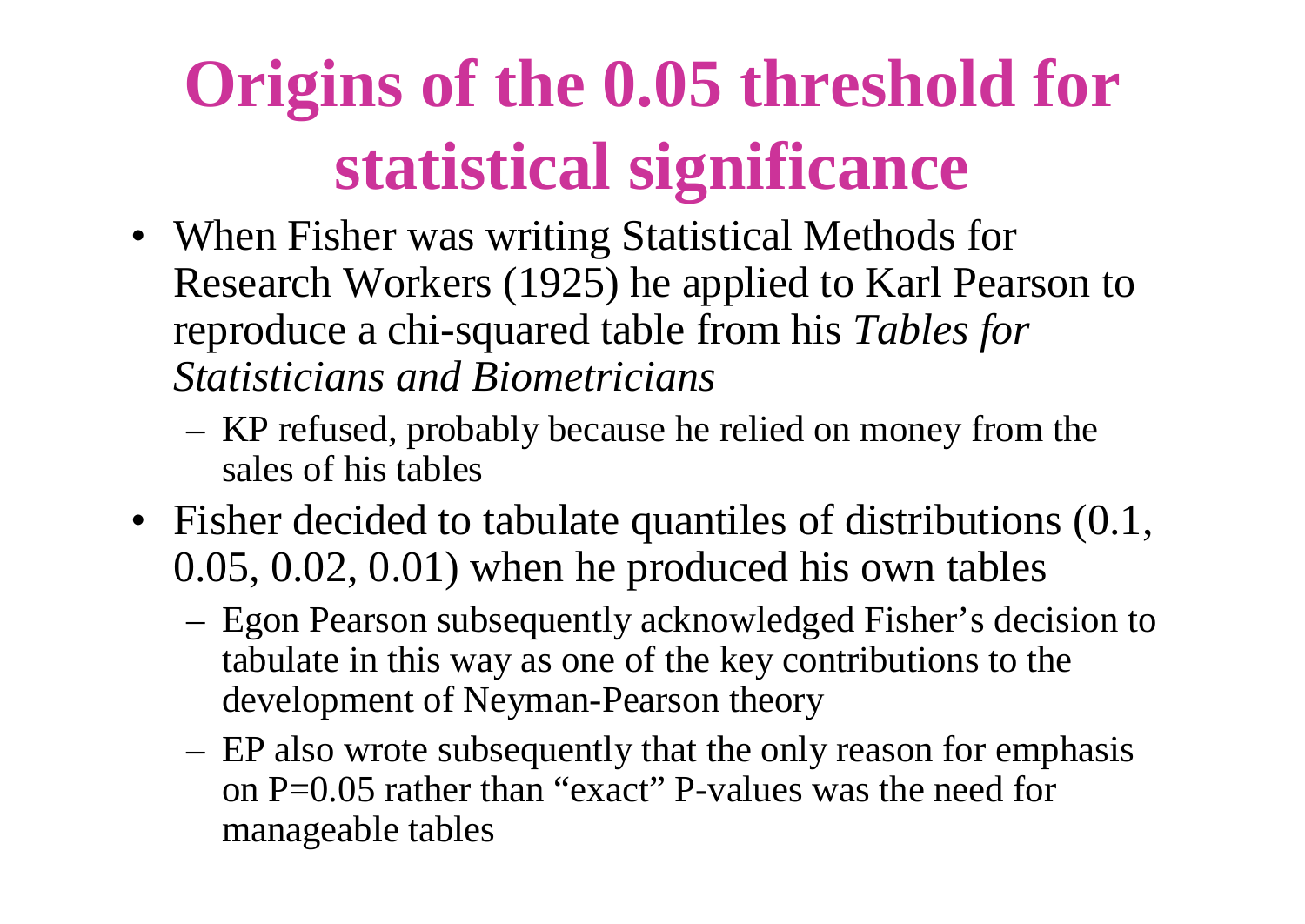# **What's wrong with Neyman-Pearson in practice?**

- Calculation of the Type II error rate requires the specification of a **precise** alternative hypothesis
	- But the use of statistics in medicine became dominated by a division of results into "statistically significant" or "not significant" , with little consideration of the type II error rate

|                        | The truth                    |                                            |  |
|------------------------|------------------------------|--------------------------------------------|--|
| Result of experiment   |                              | Null hypothesis true Null hypothesis false |  |
| Reject null hypothesis | Type I error rate $(\alpha)$ | Power = $1 - b$                            |  |
| Accept null hypothesis |                              | Type II error rate $(\beta)$               |  |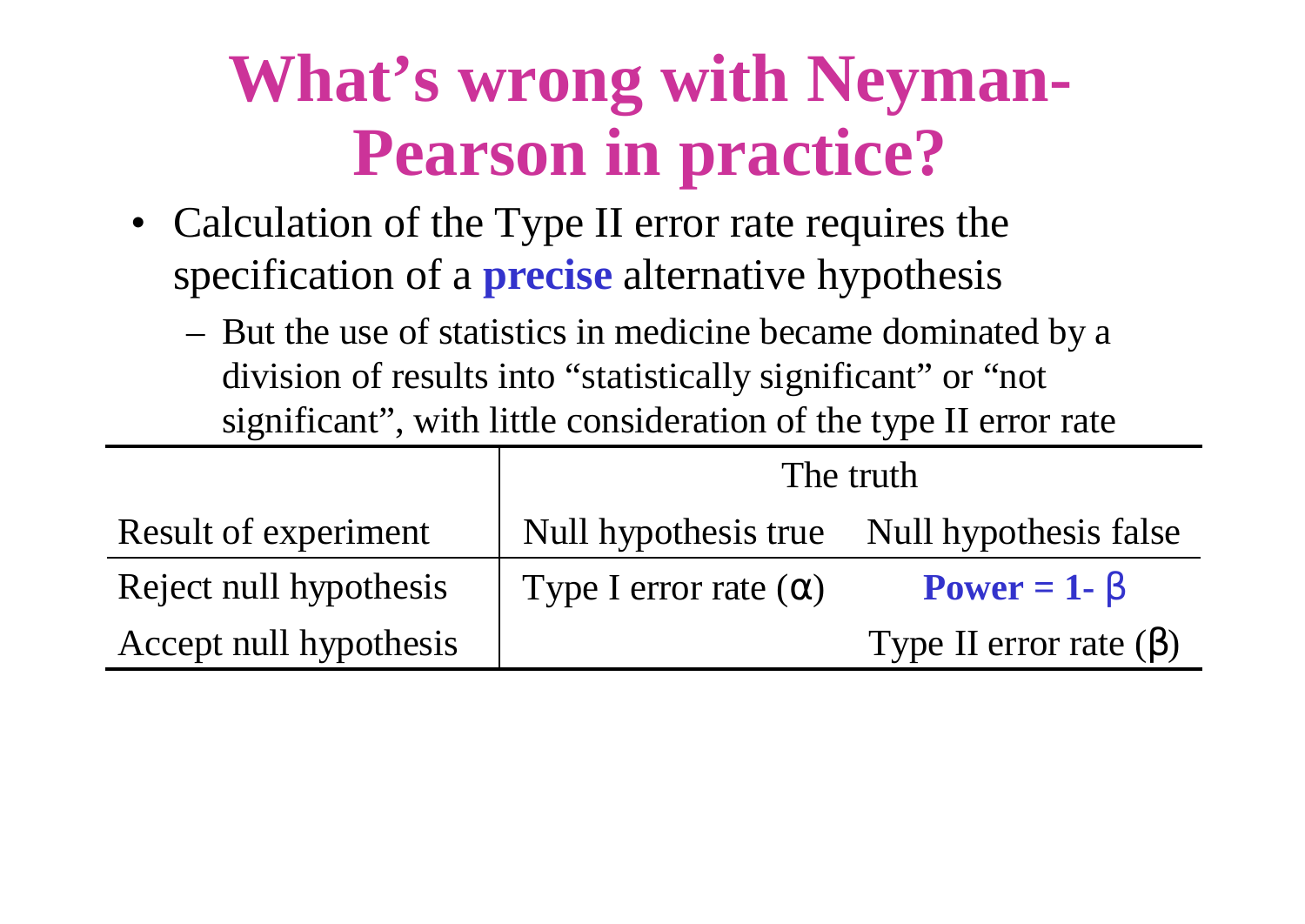# **What's wrong with Neyman-Pearson in practice?**

- Calculation of the Type II error rate requires the specification of a **precise** alternative hypothesis
	- But the use of statistics in medicine became dominated by a division of results into "statistically significant" or "not significant" , with little consideration of the type II error rate

| Result of experiment   | Null hypothesis true         |
|------------------------|------------------------------|
| Reject null hypothesis | Type I error rate $(\alpha)$ |
| Accept null hypothesis |                              |

#### **"Simple laziness! - let a simple technique replace harder thinking"**

(Footnote: sample size calculations are of great importance in clinical epidemiology and do require Neyman-Pearson theory)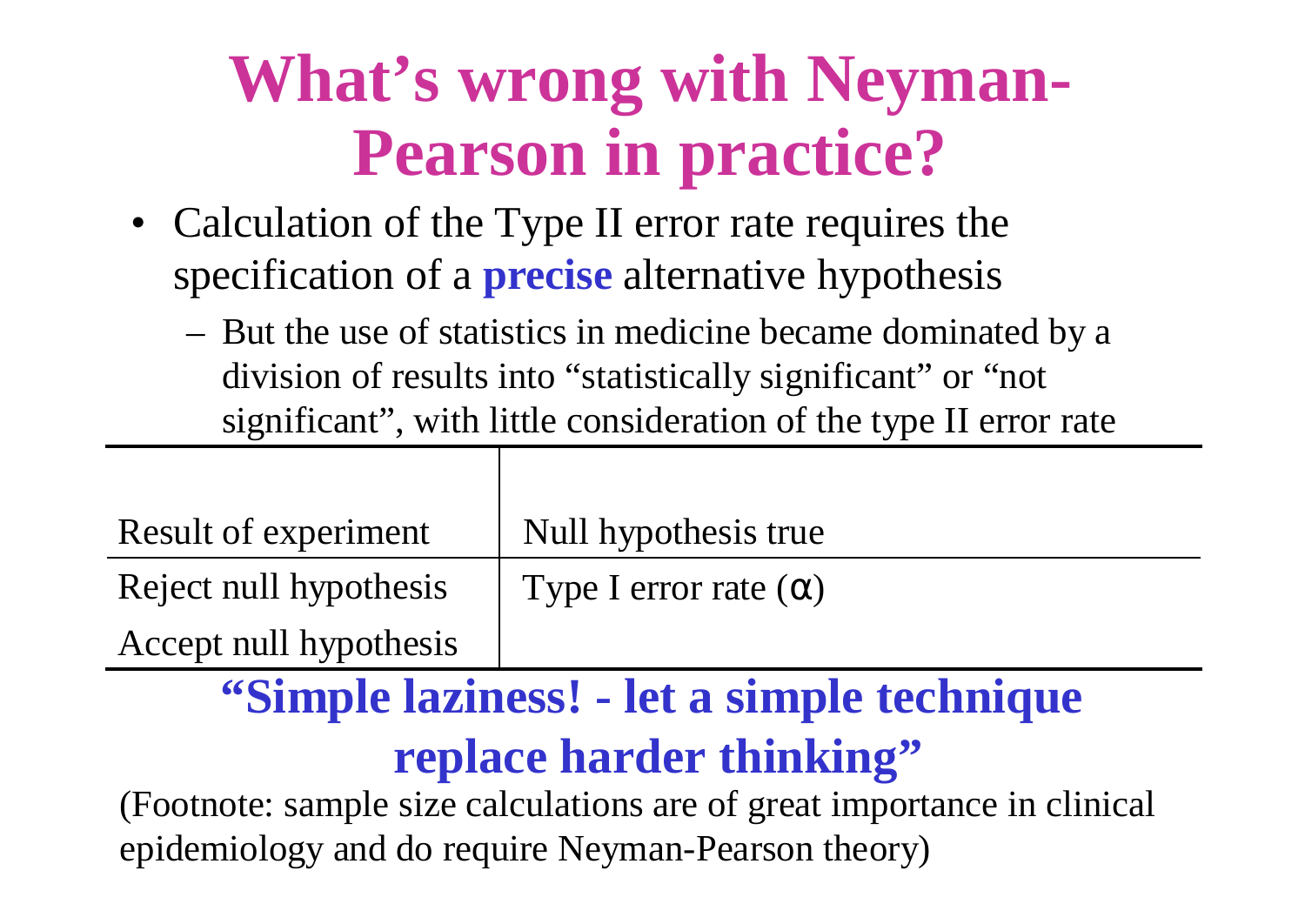### **Confidence intervals (Neyman 1937)**

If a distribution is normal *then 95% of observations lie within 1.96 s.d.'s of the mean*

Therefore, in 95% of samples, the interval

 $(\bar{x}$ -1.96×s.e. to  $\bar{x}$ +1.96×s.e.)

contains the (unknown) population mean

This interval is called a **95% confidence interval**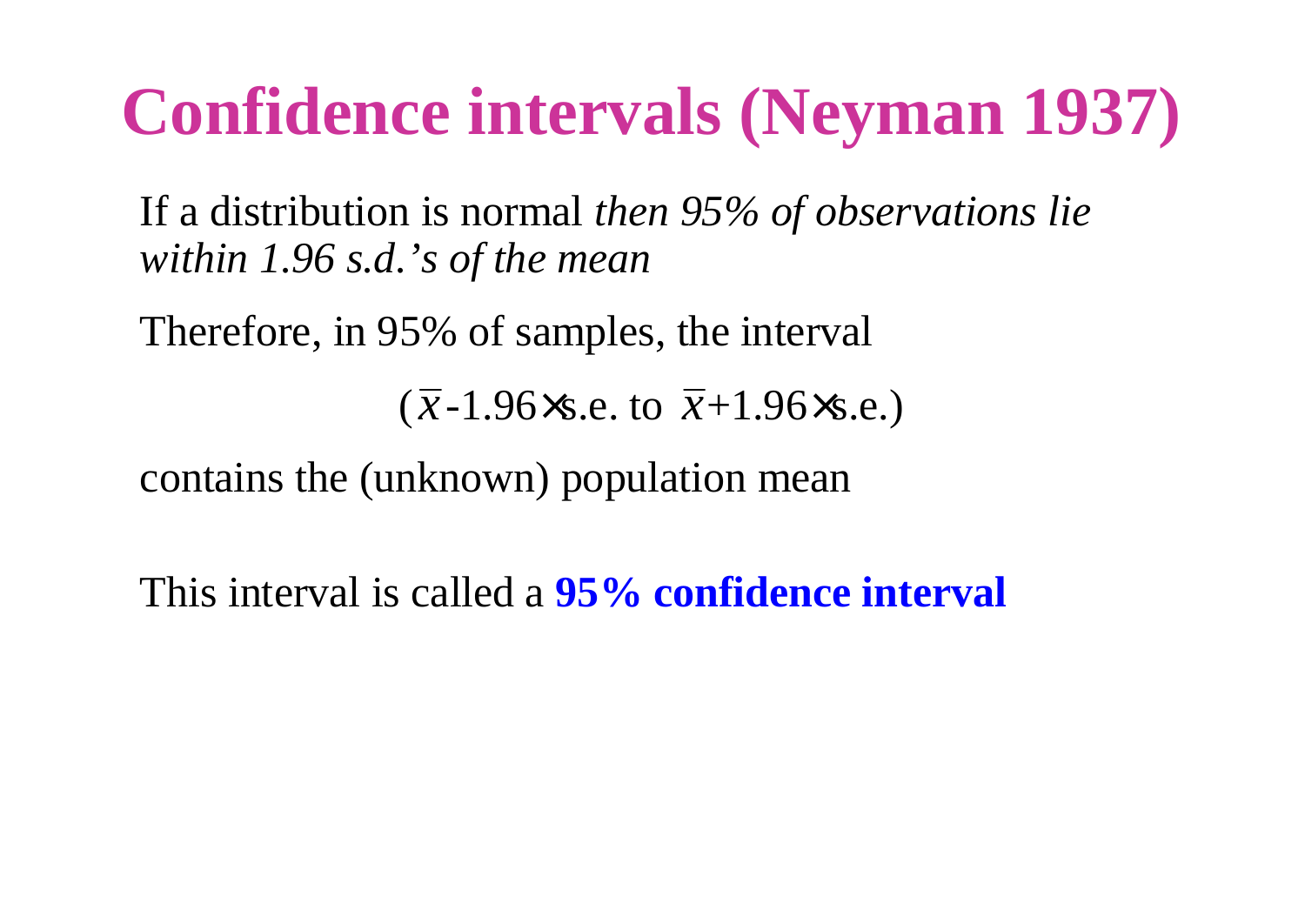# **Understanding confidence intervals**

The population mean (*m*) is a fixed unknown number: it is the **confidence interval** that will vary between samples.

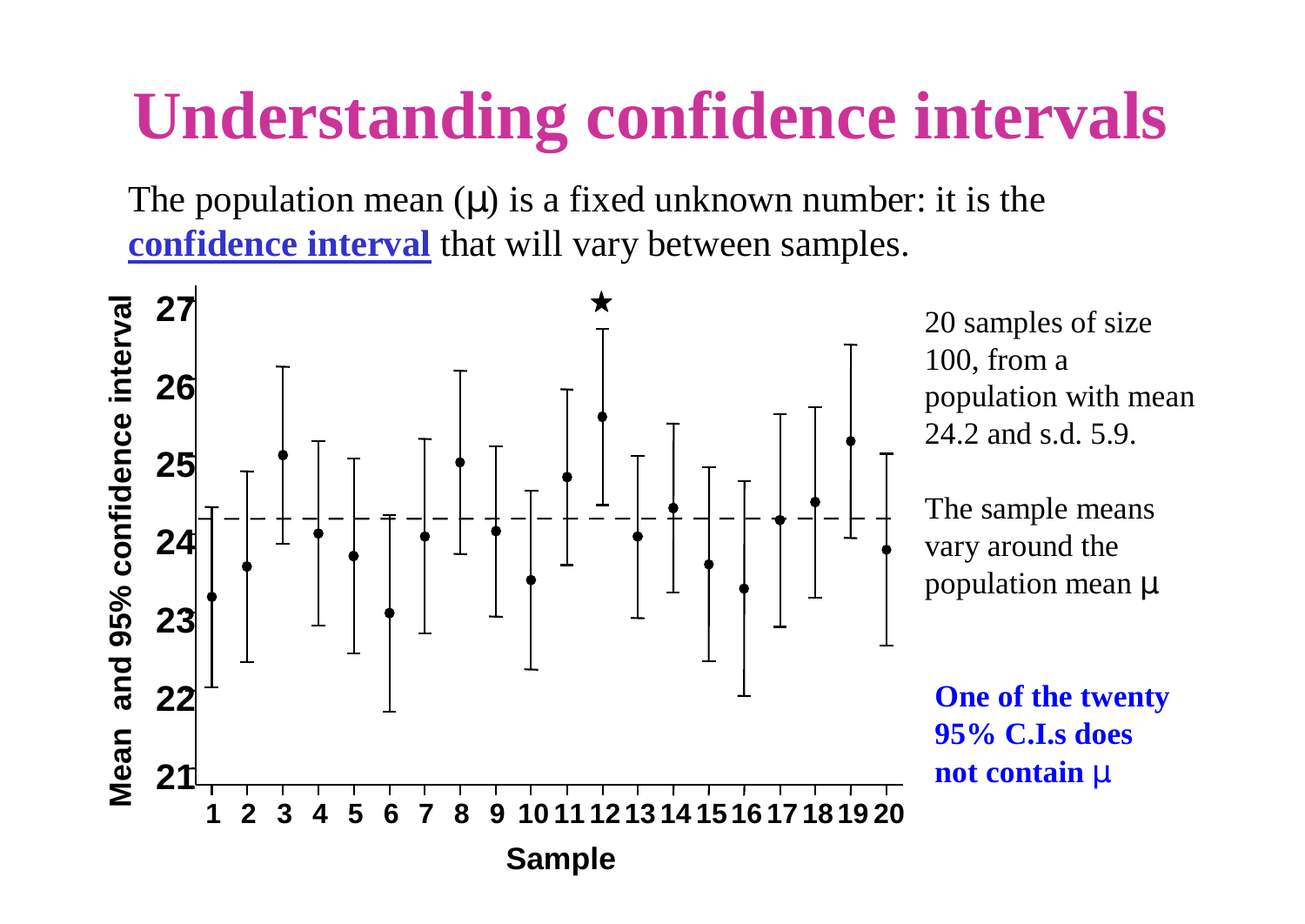#### **Promotion of confidence intervals**

- During the 1980s, a number of British statisticians tried to improve the presentation of statistical analyses by encouraging authors to present confidence intervals
- Key references:
	- Altman DG, Gore SM, Gardner MJ, Pocock SJ. (1983) Statistical guidelines for contributors to medical journals. *British Medical Journal* **286**:1489-1493
	- Gardner MJ, Altman DG. (1986) Confidence intervals rather than P values: estimation rather than hypothesis testing. *British Medical Journal* **292**:746-750
	- Gardner MJ, Altman DG. (1989) *Statistics with Confidence - Confidence intervals and statistical guidelines*. BMJ Books, London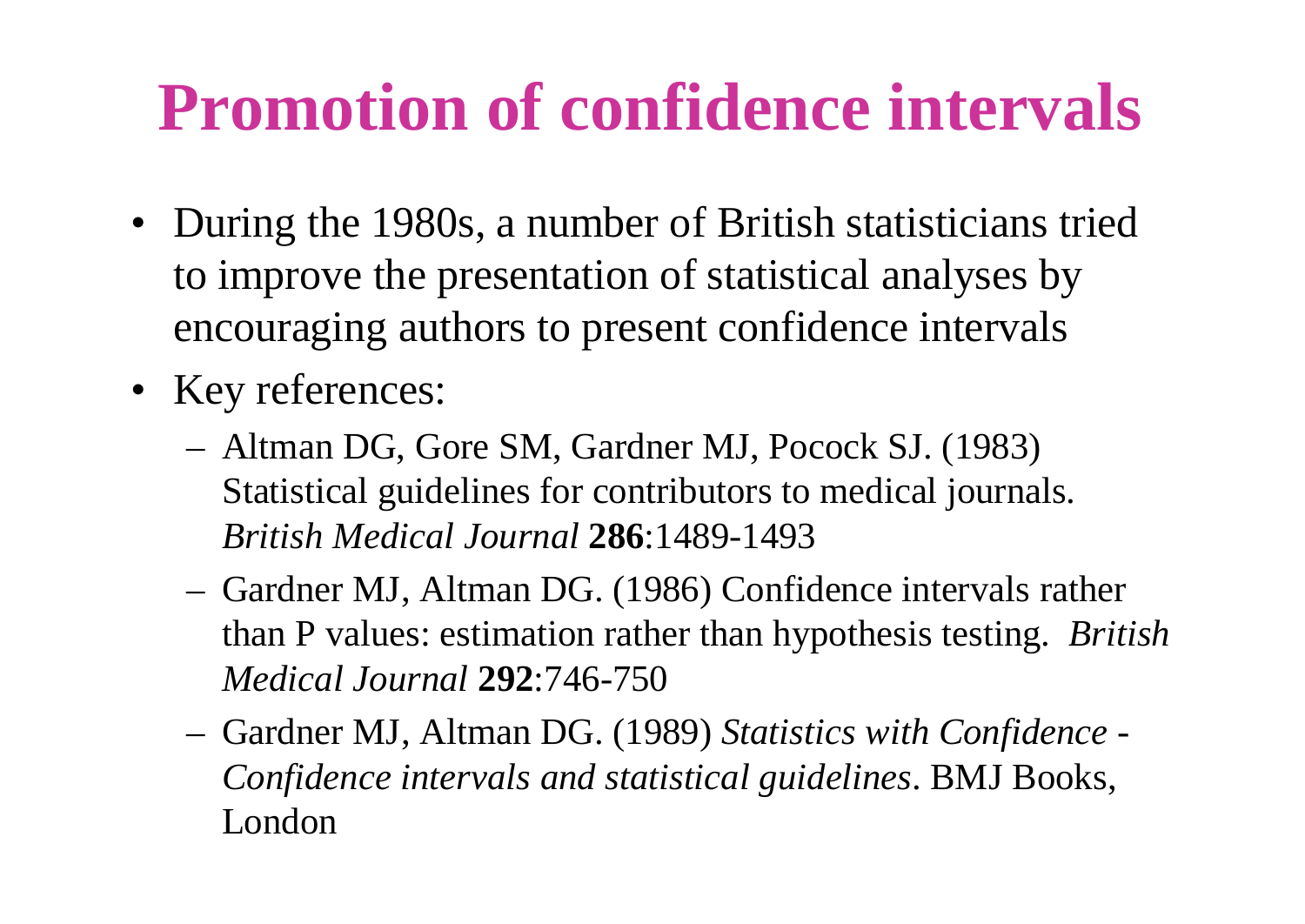**We need confidence intervals and P values to interpret the results of statistical analyses**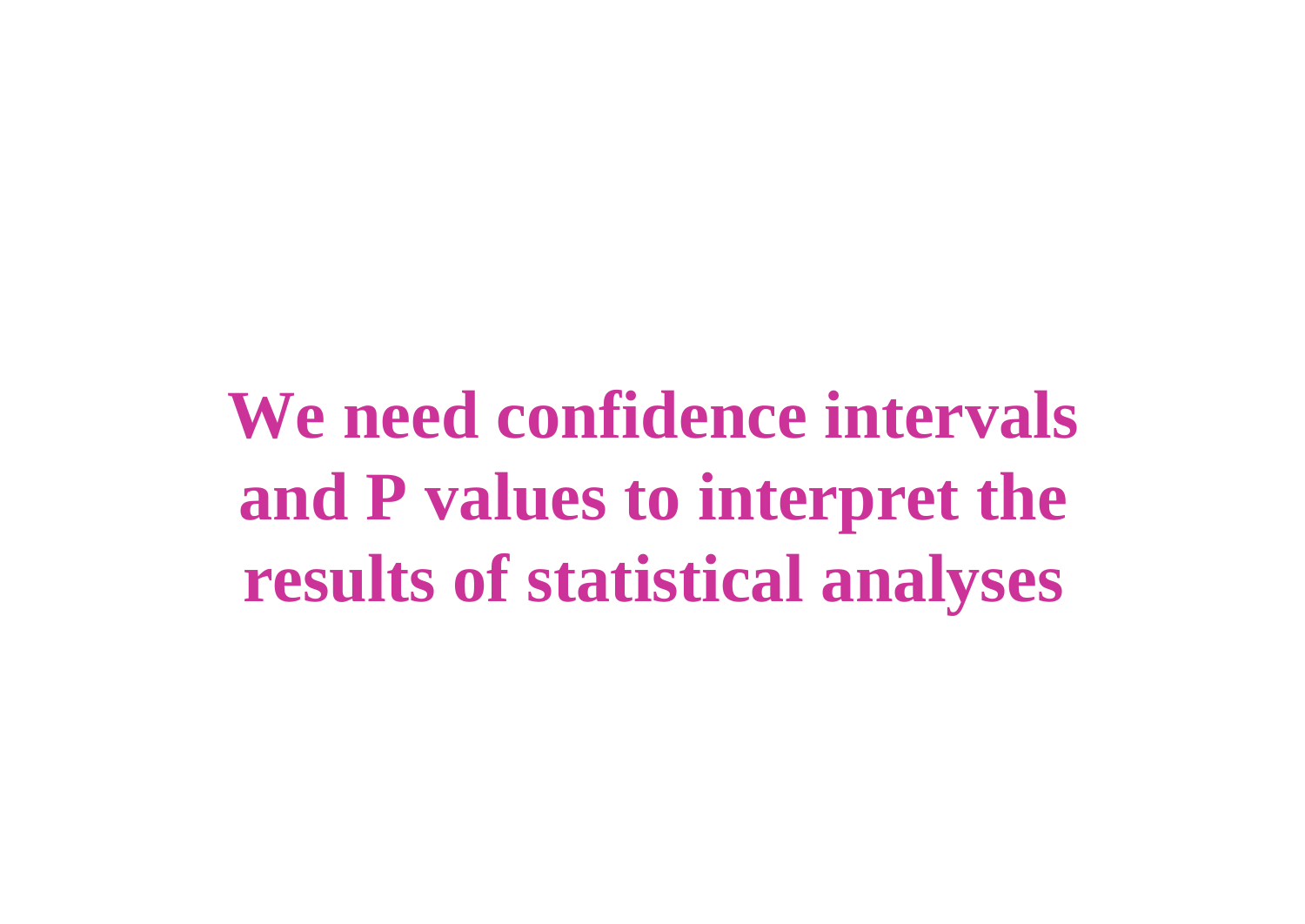# **Example**

- Effect of stroke unit care by stroke subtype (*Stroke* 2002; **33**: 449-455)
	- Randomized trial of treatment in stroke units or general medical wards with stroke team support
	- Separate analyses for 164 patients with large-vessel infarcts and 103 with lacunar infarcts
	- "Stroke units improve the outcome in patients with large-vessel infarcts but not lacunar infarcts"
- Results for mortality and institutionalization:

OR 2.8 (95% CI 1.3 to 6.2) OR 4.9 (95% CI 0.9 to 25.0) **Large vessel**  $P=0.01$ **Lacunar**  $P=0.06$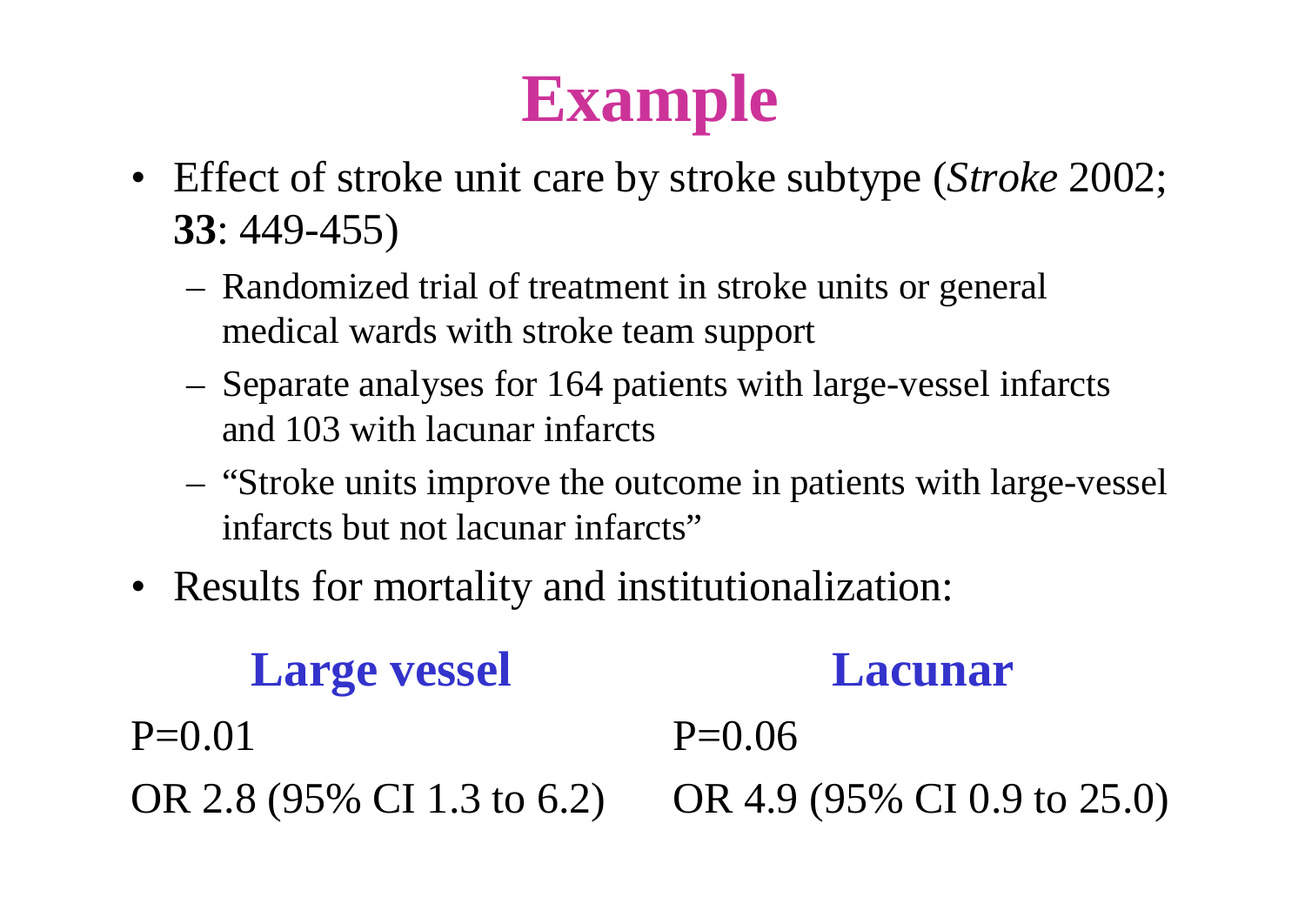#### **Three common errors**

- Potentially clinically important differences observed in small studies, for which P>0.05, are denoted as "nonsignificant" and ignored
	- **Always examine the confidence interval!**
- Statistically significant (P<0.05) findings are assumed to result from real treatment effects
	- **By definition 1 in 20 comparisons in which the null hypothesis is true will result in P<0.05**
- Statistically significant (P<0.05) findings are assumed to be of clinical importance
	- **Given a large sample size, even a small difference will be statistically significantly different from zero**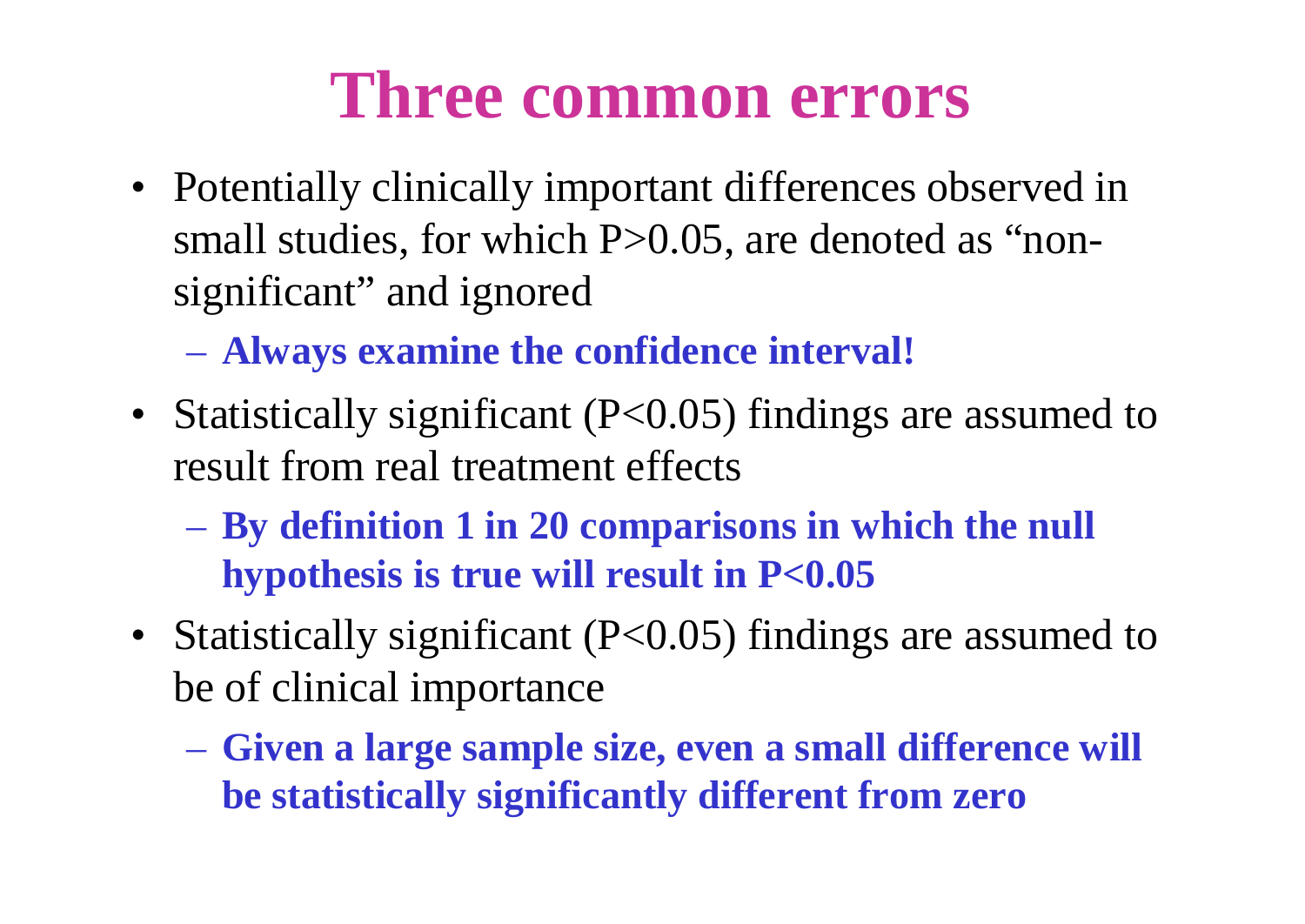### **Can we get rid of P-values?**

- Practical experience says no why?
	- In the context of RCTs, to justify spending resources on a particular treatment we need, as a minimum, evidence against there being no treatment effect at all
	- In epidemiology, so many factors have been postulated over the years to be associated with a multitude of disease outcomes that some quantification of the possible role of chance in explaining observed results is enduringly useful
	- In choosing a statistical model we have to make decisions about the inclusion or otherwise of different covariates, and different forms of these covariates. This is difficult without some recourse to null hypotheses
- **Easier to interpret a CI without a P-value, than a Pvalue without a CI**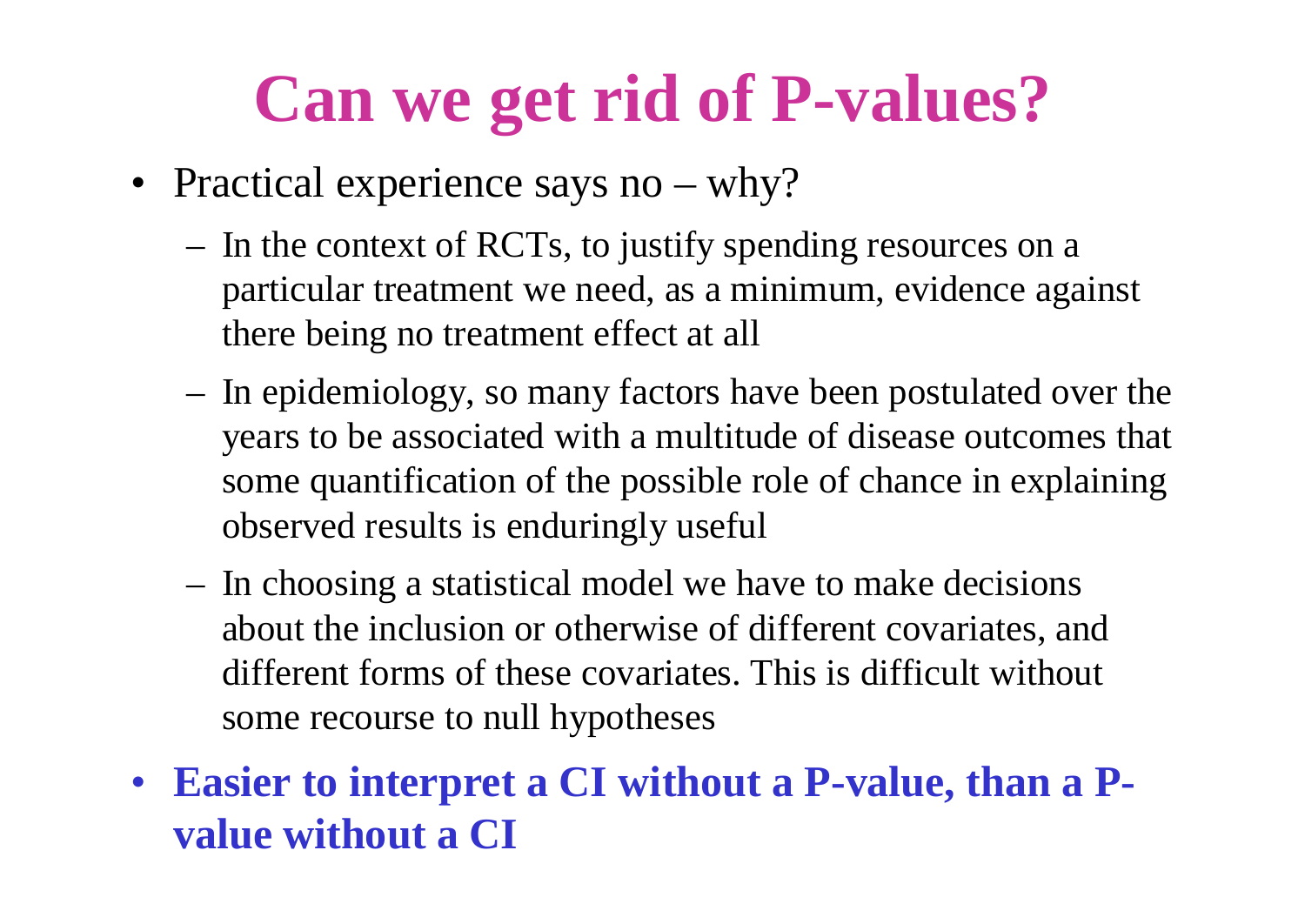|                             | The truth                                  |                              |  |
|-----------------------------|--------------------------------------------|------------------------------|--|
| <b>Result of experiment</b> | Null hypothesis true Null hypothesis false |                              |  |
| Reject null hypothesis      | Type I error rate $(\alpha)$               | Power = $1 - \beta$          |  |
| Accept null hypothesis      |                                            | Type II error rate $(\beta)$ |  |
|                             | 900                                        | 100                          |  |

- Assumptions:
	- **The proportion of false null hypothesis is 10%**
		- (e.g. by 1985 nearly 300 risk factors for CHD had been identified - it is unlikely that more than a small fraction of these increase the risk CHD)
	- Because studies are often too small, **the average power of studies reported in the medical literature is 50%** (this is consistent with published surveys of the size of trials)
	- **We conduct 1000 studies**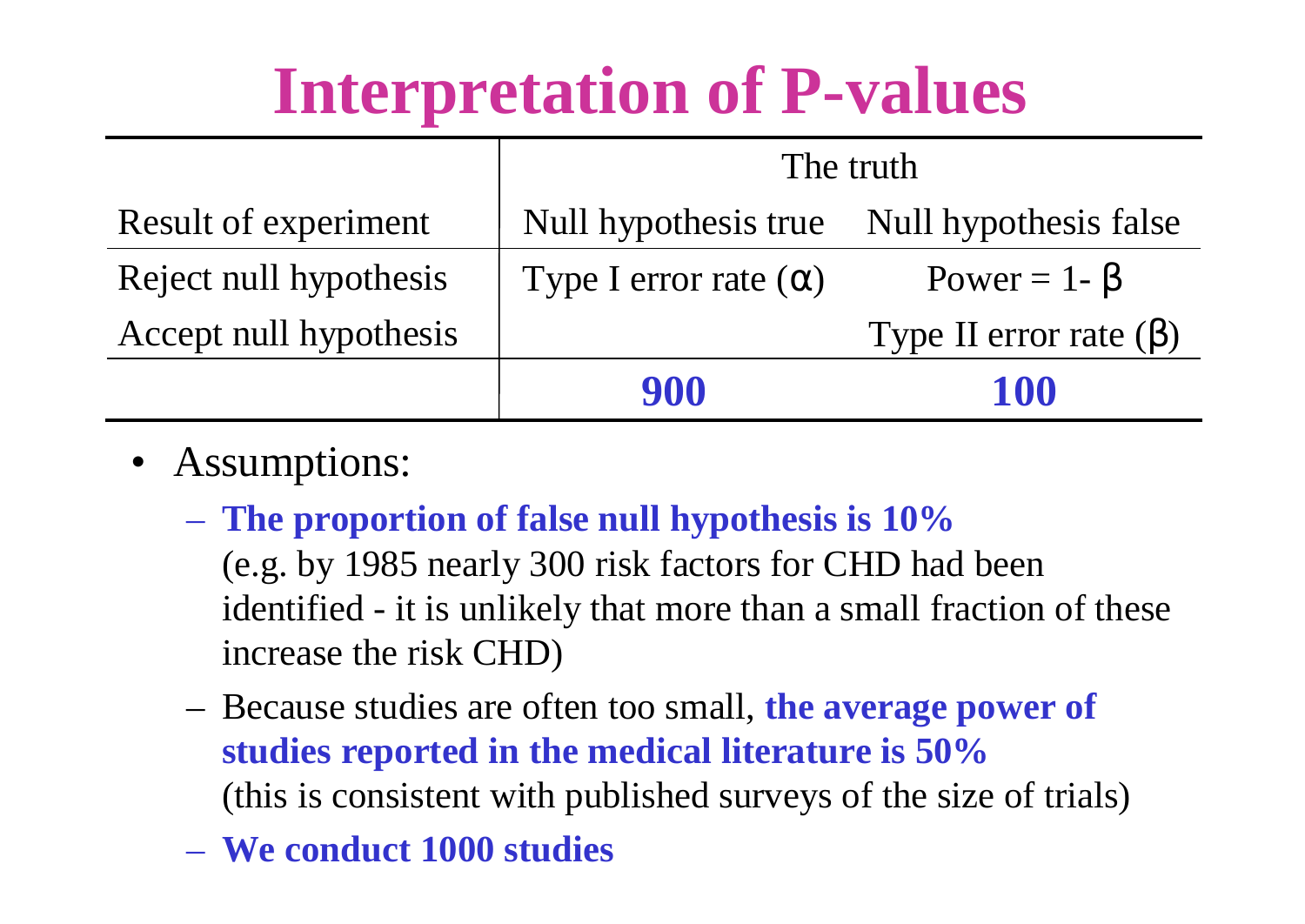|                        | The truth                                     |                              |  |
|------------------------|-----------------------------------------------|------------------------------|--|
| Result of experiment   | Null hypothesis true<br>Null hypothesis false |                              |  |
| Reject null hypothesis | 45                                            | Power = $1 - \beta$          |  |
| Accept null hypothesis | 855                                           | Type II error rate $(\beta)$ |  |
|                        | 900                                           | 100                          |  |

- Assumptions:
	- **The proportion of false null hypothesis is 10%**

(e.g. by 1985 nearly 300 risk factors for CHD had been identified - it is unlikely that more than a small fraction of these increase the risk CHD)

- Because studies are often too small, **the average power of studies reported in the medical literature is 50%** (this is consistent with published surveys of the size of trials)
- **We conduct 1000 studies**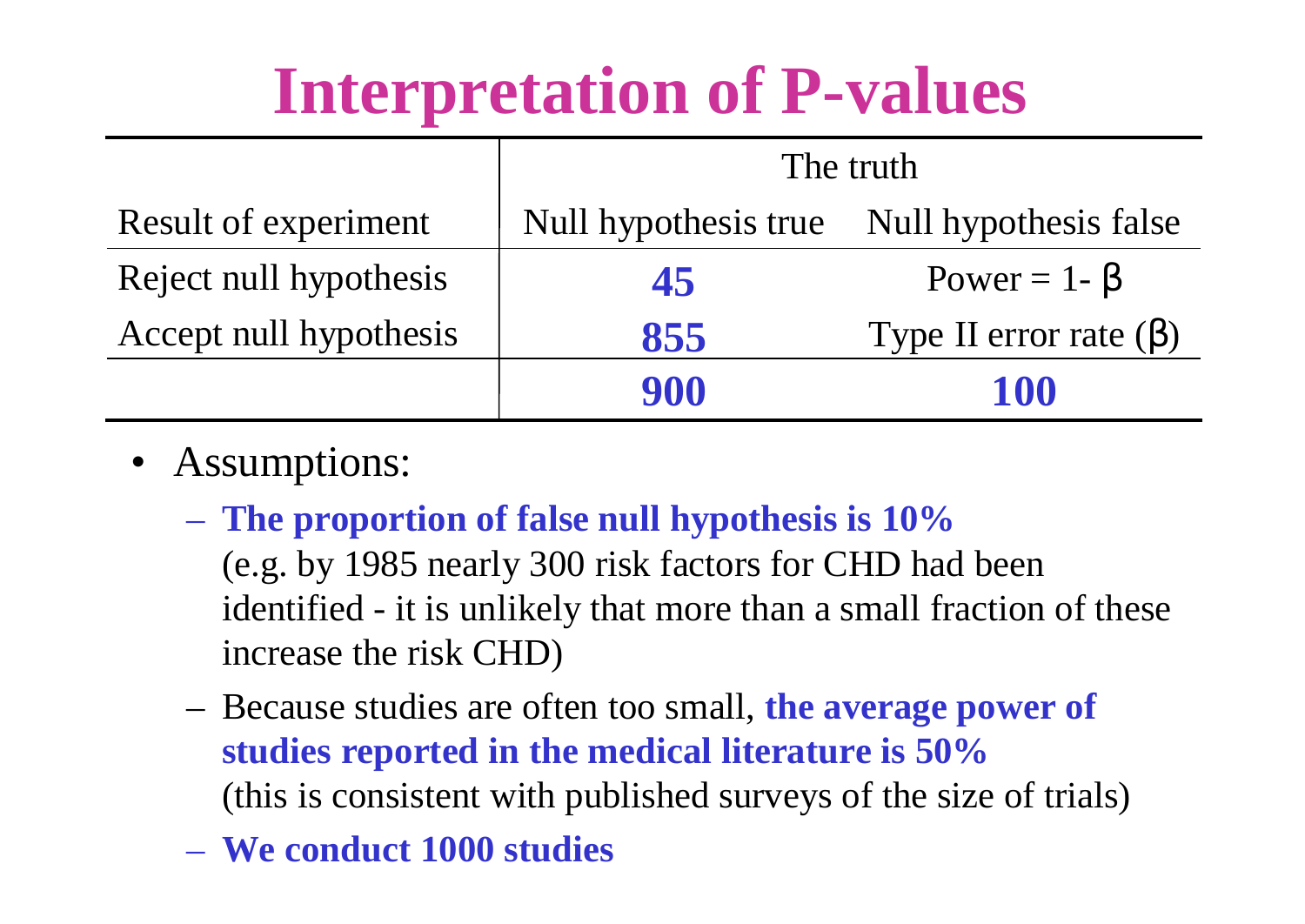|                        | The truth                                  |     |  |
|------------------------|--------------------------------------------|-----|--|
| Result of experiment   | Null hypothesis true Null hypothesis false |     |  |
| Reject null hypothesis | 45                                         | 50  |  |
| Accept null hypothesis | 855                                        | 50  |  |
|                        | 900                                        | 100 |  |

- Assumptions:
	- **The proportion of false null hypothesis is 10%**
		- (e.g. by 1985 nearly 300 risk factors for CHD had been identified - it is unlikely that more than a small fraction of these increase the risk CHD)
	- Because studies are often too small, **the average power of studies reported in the medical literature is 50%** (this is consistent with published surveys of the size of trials)
	- **We conduct 1000 studies**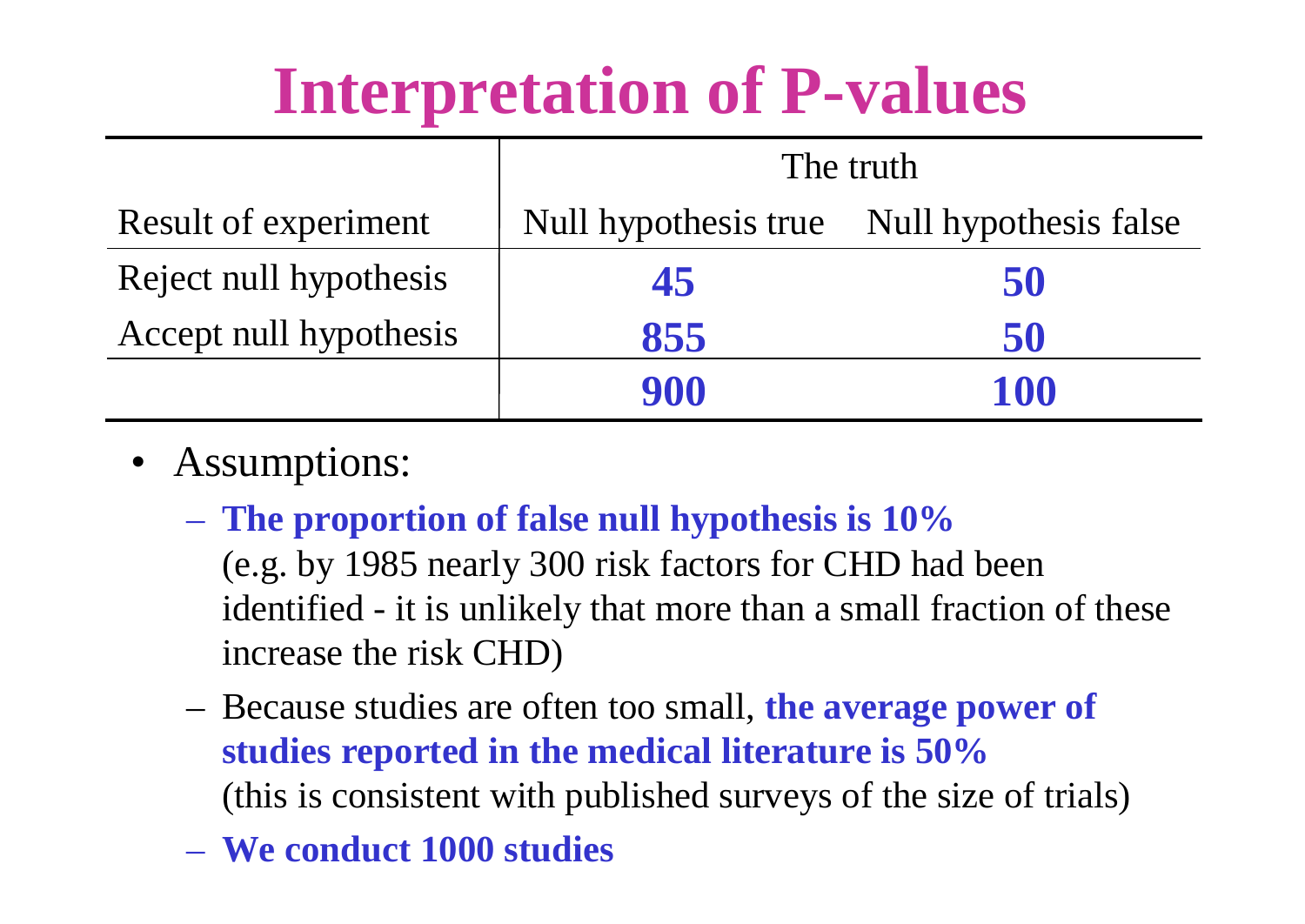|                             | The truth                                  |     |  |
|-----------------------------|--------------------------------------------|-----|--|
| <b>Result of experiment</b> | Null hypothesis true Null hypothesis false |     |  |
| Reject null hypothesis      | 45                                         | 50  |  |
| Accept null hypothesis      | 855                                        | 50  |  |
|                             | 900                                        | 100 |  |

• **Of the 95 studies which result in a "statistically significant" (i.e. p<0.05) result, 45 (47%) are true null hypotheses and so are "false alarms"**

(Example adapted from Oakes (1986))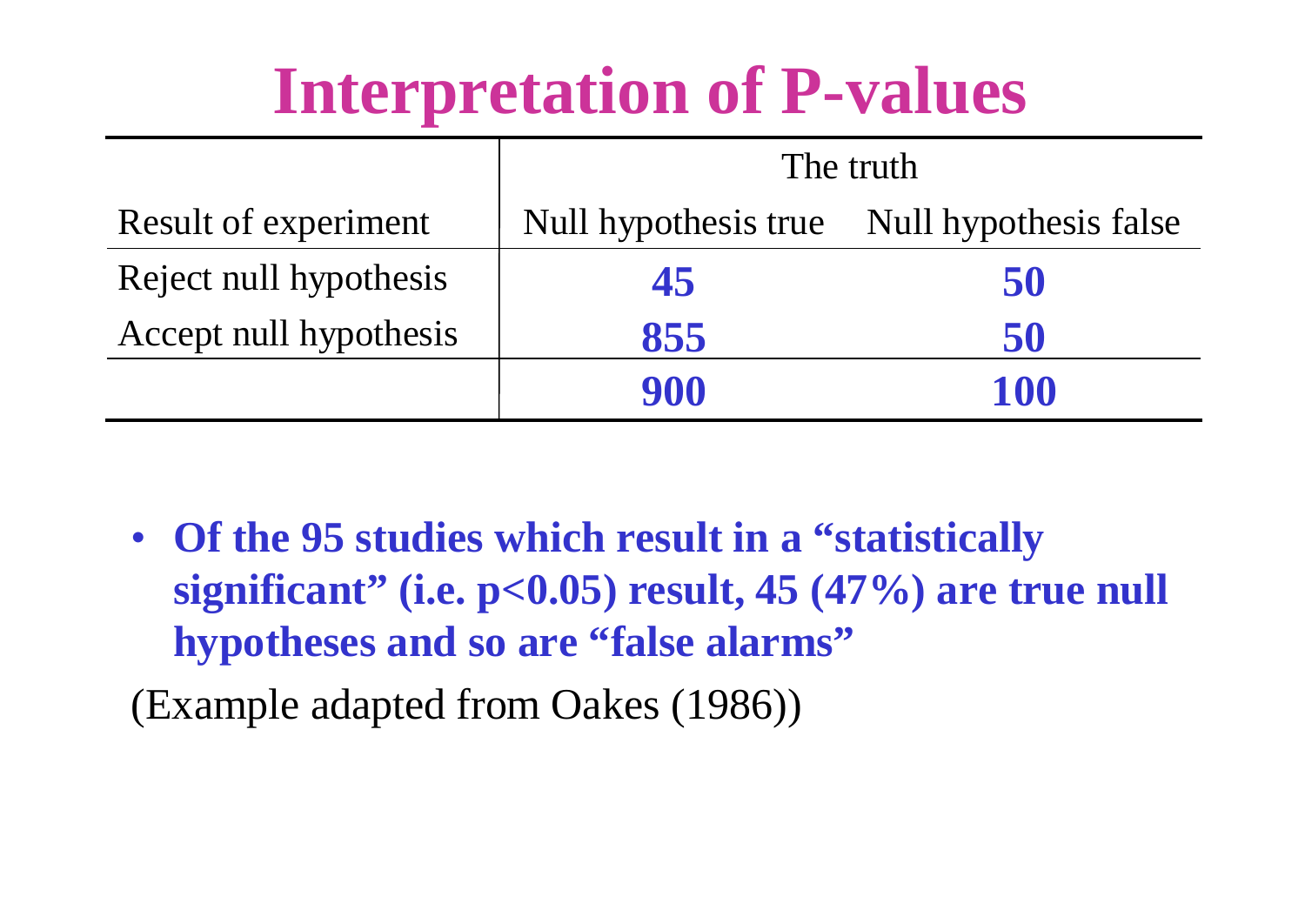| Proportion of ideas     | Power of | Percentage of "significant"      |          |           |
|-------------------------|----------|----------------------------------|----------|-----------|
| that are correct        | study    | results that are false-positives |          |           |
| (null hypothesis false) |          | $P=0.05$                         | $P=0.01$ | $P=0.001$ |
|                         | 20%      | 5.9                              | 1.2      | 0.1       |
| 80%                     | 50%      | 2.4                              | 0.5      | 0.0       |
|                         | 80%      | 1.5                              | 0.3      | 0.0       |
|                         | 20%      | 20.0                             | 4.8      | 0.5       |
| 50%                     | 50%      | 9.1                              | 2.0      | 0.2       |
|                         | 80%      | 5.9                              | 1.2      | 0.1       |
| 10%                     | 20%      | 69.2                             | 31.0     | 4.3       |
|                         | 50%      | 47.4                             | 15.3     | 1.8       |
|                         | 80%      | 36.0                             | 10.1     | 1.1       |
| 1%                      | 20%      | 96.1                             | 83.2     | 33.1      |
|                         | 50%      | 90.8                             | 66.4     | 16.5      |
|                         | 80%      | 86.1                             | 55.3     | 11.0      |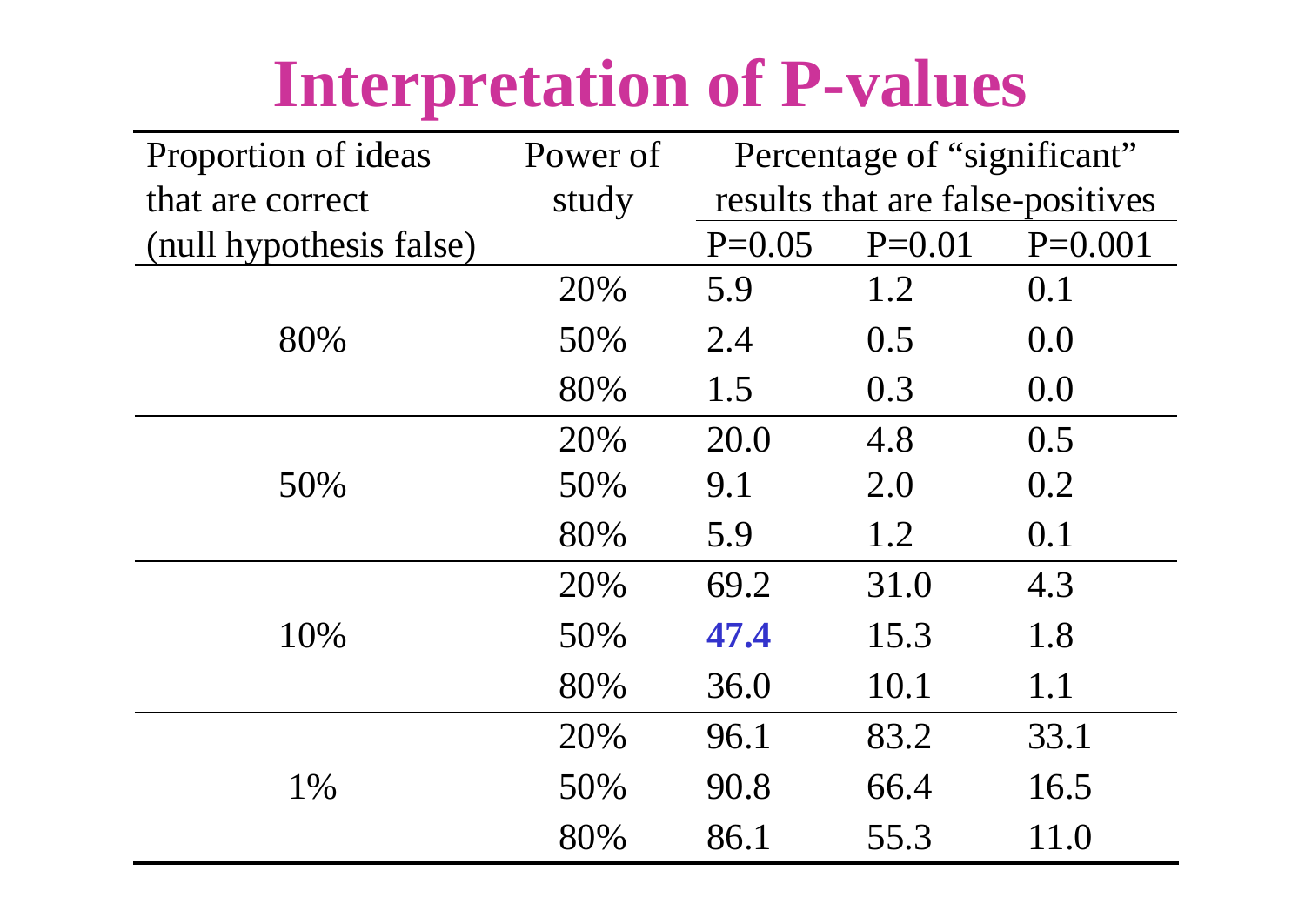#### **Why Most Published Research Findings Are False**

#### John P. A. Joannidis

#### **Summary**

There is increasing concern that most current published research findings are false. The probability that a research claim is true may depend on study power and bias, the number of other studies on the same question, and, importantly, the ratio of true to no relationships among the relationships probed in each scientific field. In this framework, a research finding is less likely to be true when the studies conducted in a field are smaller; when effect sizes are smaller; when there is a greater number and lesser preselection of tested relationships; where there is greater flexibility in designs, definitions, outcomes, and analytical modes; when there is greater financial and other interest and prejudice; and when more teams are involved in a scientific field in chase of statistical significance. Simulations show that for most study designs and settings, it is more likely for a research claim to be false than true.

factors that influence this problem and some corollaries thereof.

#### **Modeling the Framework for False Positive Findinas**

Several methodologists have pointed out [9-11] that the high rate of nonreplication (lack of confirmation) of research discoveries is a consequence of the convenient, yet ill-founded strategy of claiming conclusive research findings solely on the basis of a single study assessed by formal statistical significance, typically for a p-value less than 0.05. Research is not most appropriately represented and summarized by p values, but, unfortunately, there is a widespread notion that medical research asticles

It can be proven that most claimed research findings are false.

is characteristic of the field and canvary a lot depending on whether the field targets highly likely relationships or searches for only one or a few true relationships among thousands and millions of hypotheses that may be postulated. Let us also consider, for computational simplicity, circumscribed fields where either there is only one true relationship (among many that can be hypothesized) or the power is similar to find any of the several existing true relationships. The pre-study probability of a relationship being true is  $R/(R+1)$ . The probability of a study finding a true relationship reflects the power  $1 - \beta$  (one minus the Type II error rate). The probability of claiming a relationship when none truly exists reflects the Type I error rate,  $\alpha$ . Assuming that  $c$  relationships are being probed in the field, the expected values of the  $2 \times 2$  table are given in Table 1. After a research finding has been claimed based on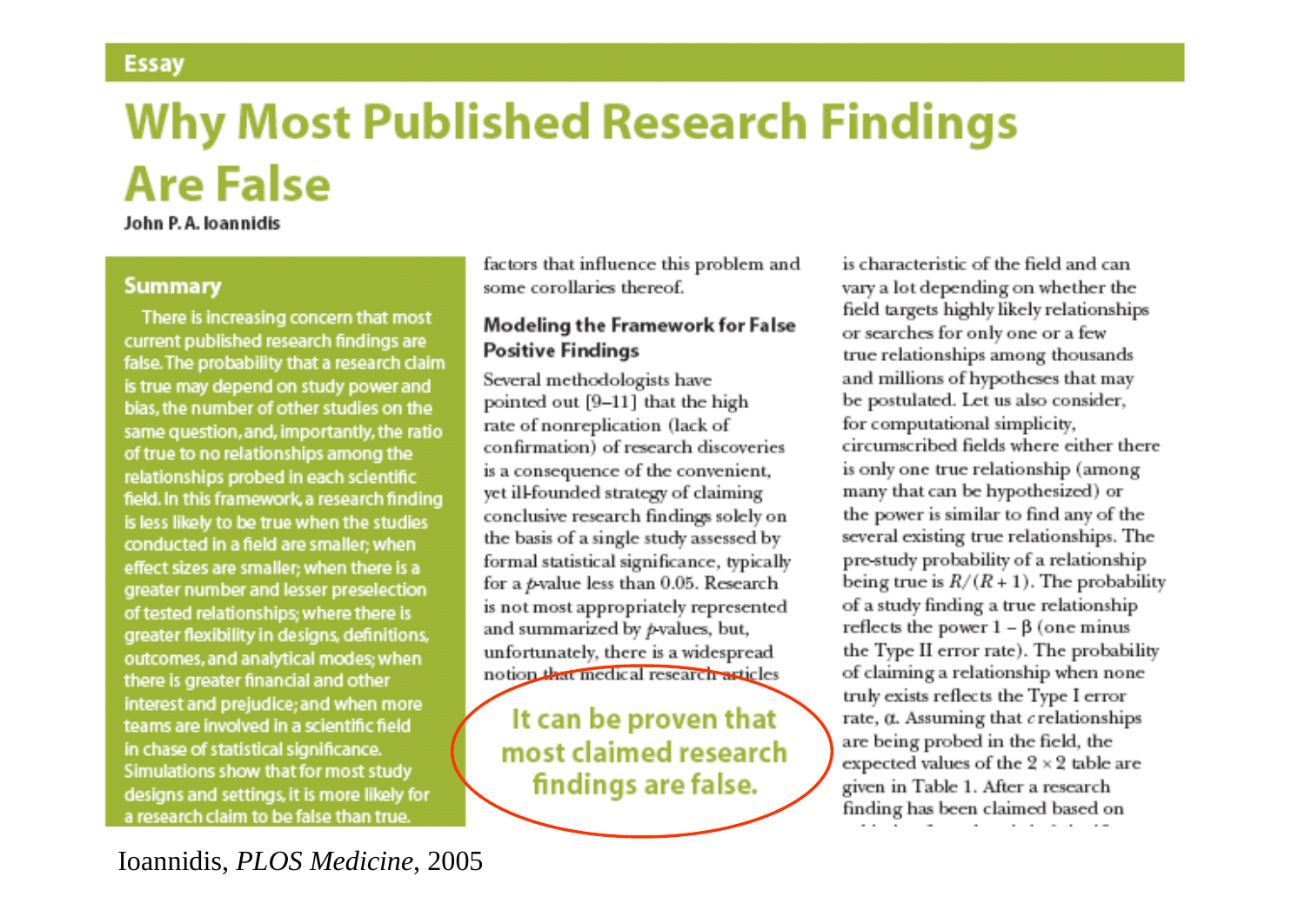# **Increasing power**

- It can be shown, using standard power calculations, that the maximum amount by which a study size would have to be increased is by a factor of:
	- **1.75 if moving from P<0.05 to P<0.01**

– **2.82 from P<0.05 to P<0.001**

- It is also possible, and generally preferable, to increase power by decreasing measurement error rather than by increasing sample size
- **By doing fewer but more powerful studies it is perfectly possible to stop the discrediting of medical research**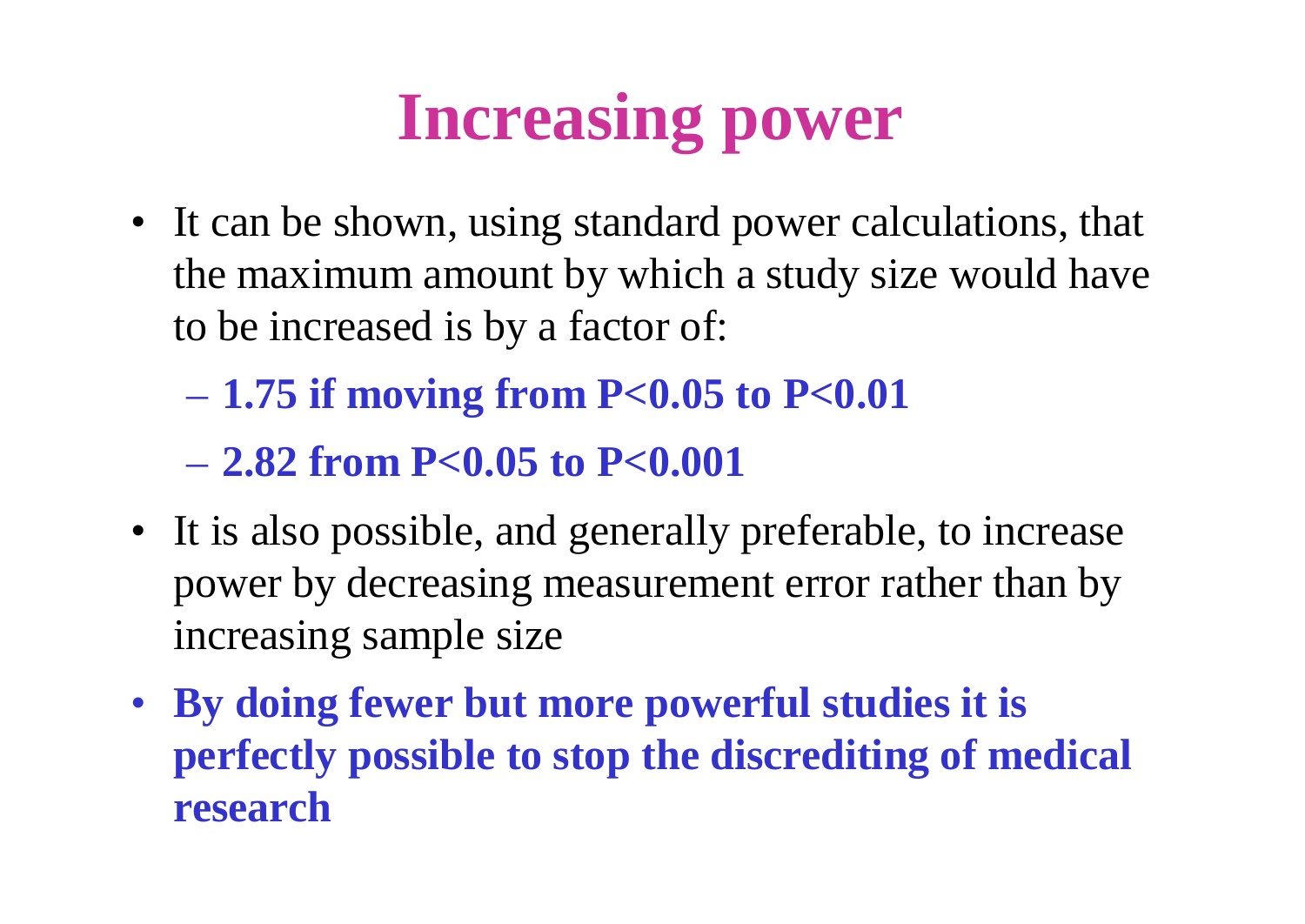# **Interpretation of P-values depends on context**

- Evidence against the null hypothesis of no treatment effect from a large, high quality, randomized controlled trial, based on the primary outcome specified in the protocol
- Unexpected finding from an epidemiological study
- P-value for interaction, from many such tests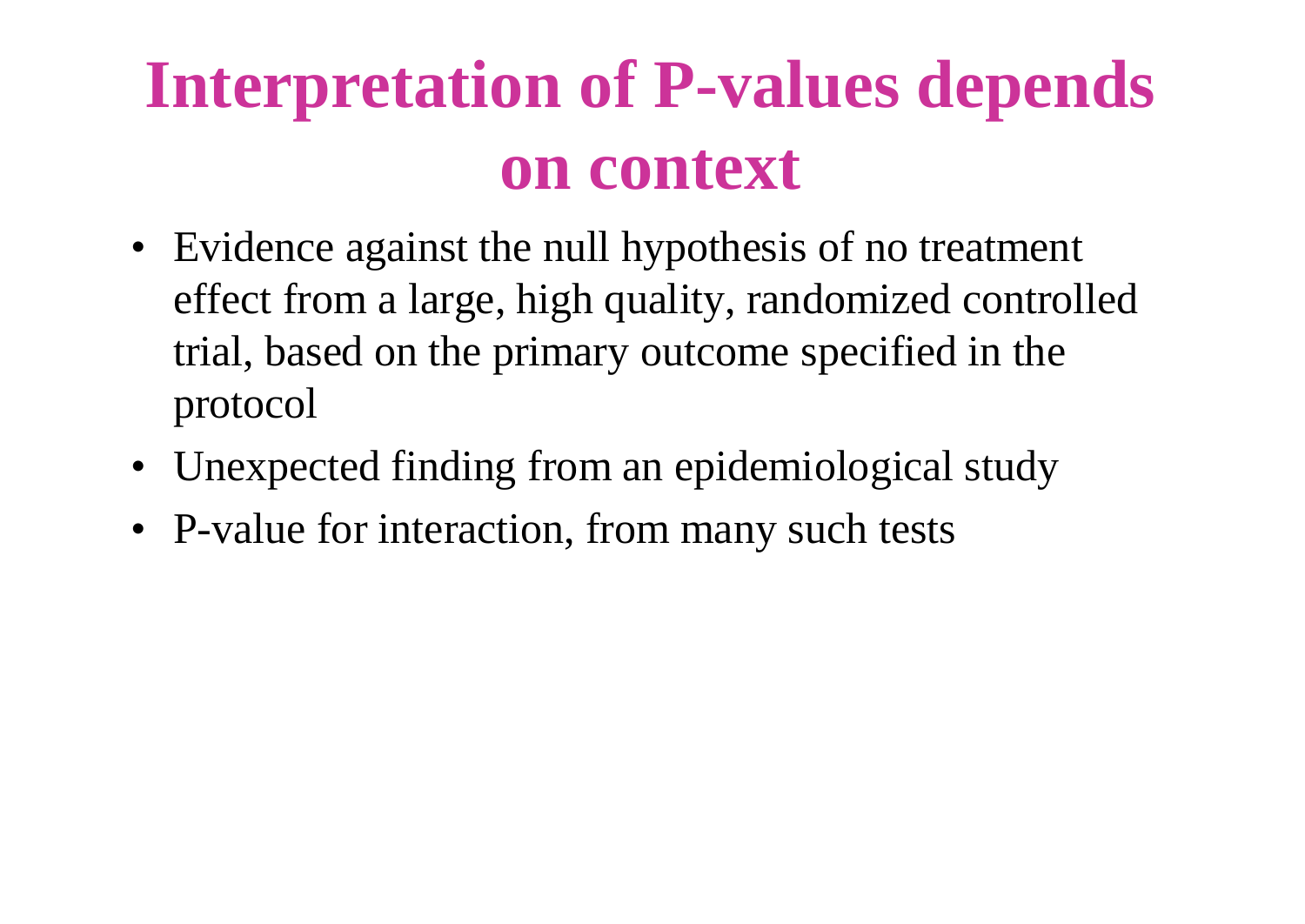# **Salvation in Bayes?**

- The previous discussion about interpretation of P-values clearly has a Bayesian flavour
- Others are better to discuss Bayesian developments than me…..
- Bayesian methods have recently been used to quantify the size of P-value needed to provide convincing evidence of an association, in genetic association studies (Wacholder et al. *JNCI* 2004)
	- e.g. if the prior odds are 1000:1 against a true association then the posterior odds, after a "significant" finding, are still  $\sim 50:1$ in favour of the null hypothesis
	- Significance levels between  $10^{-4}$  and  $10^{-6}$  may be needed to provide convincing evidence of association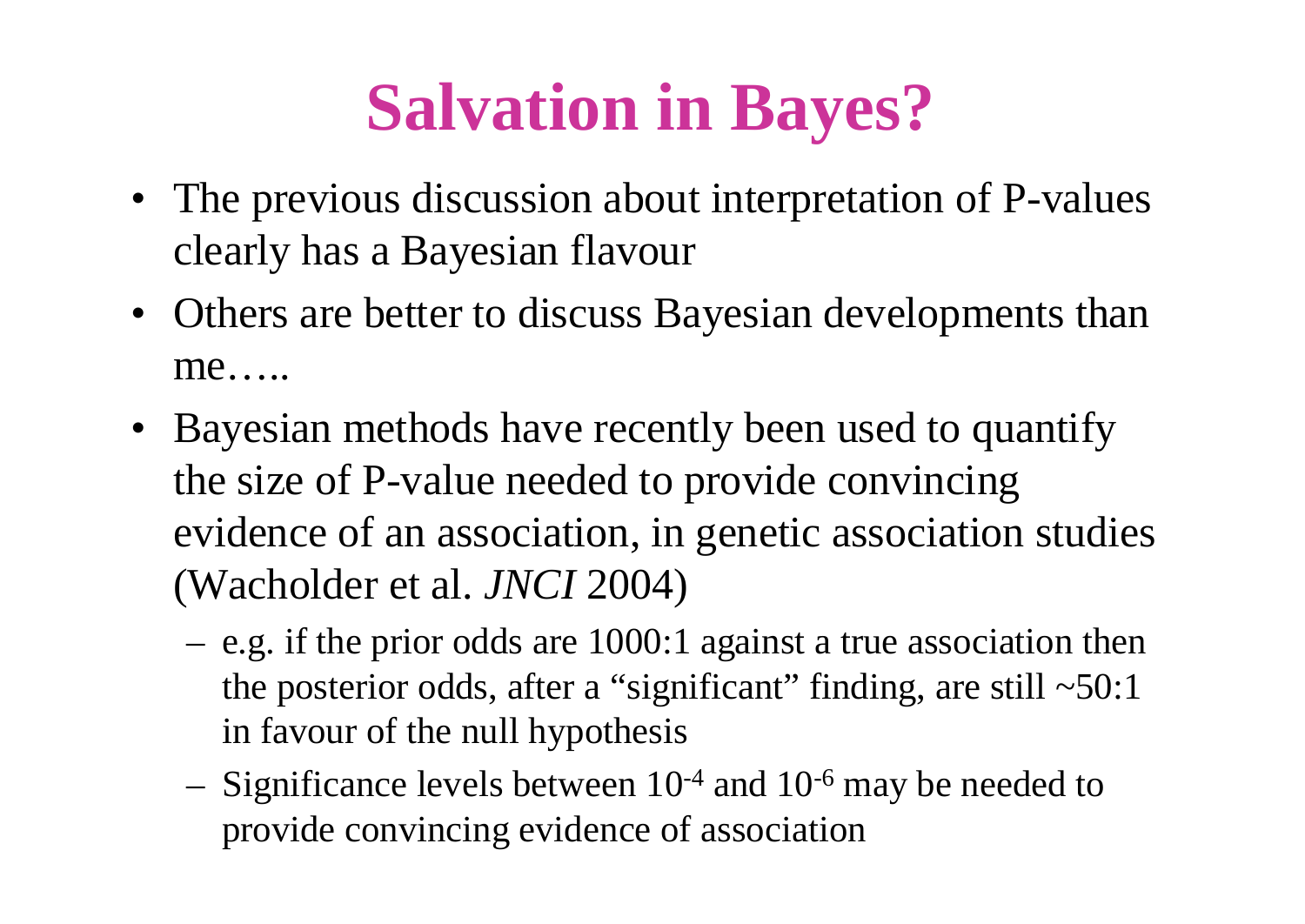#### **Suggested guidelines for reporting statistical analyses (Sterne and Davey Smith,** *BMJ* **2001; 322: 226-231)**

- The description of differences as "statistically significant" is not acceptable
- Confidence intervals for the main results should always be included:
	- Confidence intervals should not be used as a surrogate means of examining statistical significance at the conventional 5% level
	- Interpretation of confidence intervals should focus on the plausible range of values for the statistic presented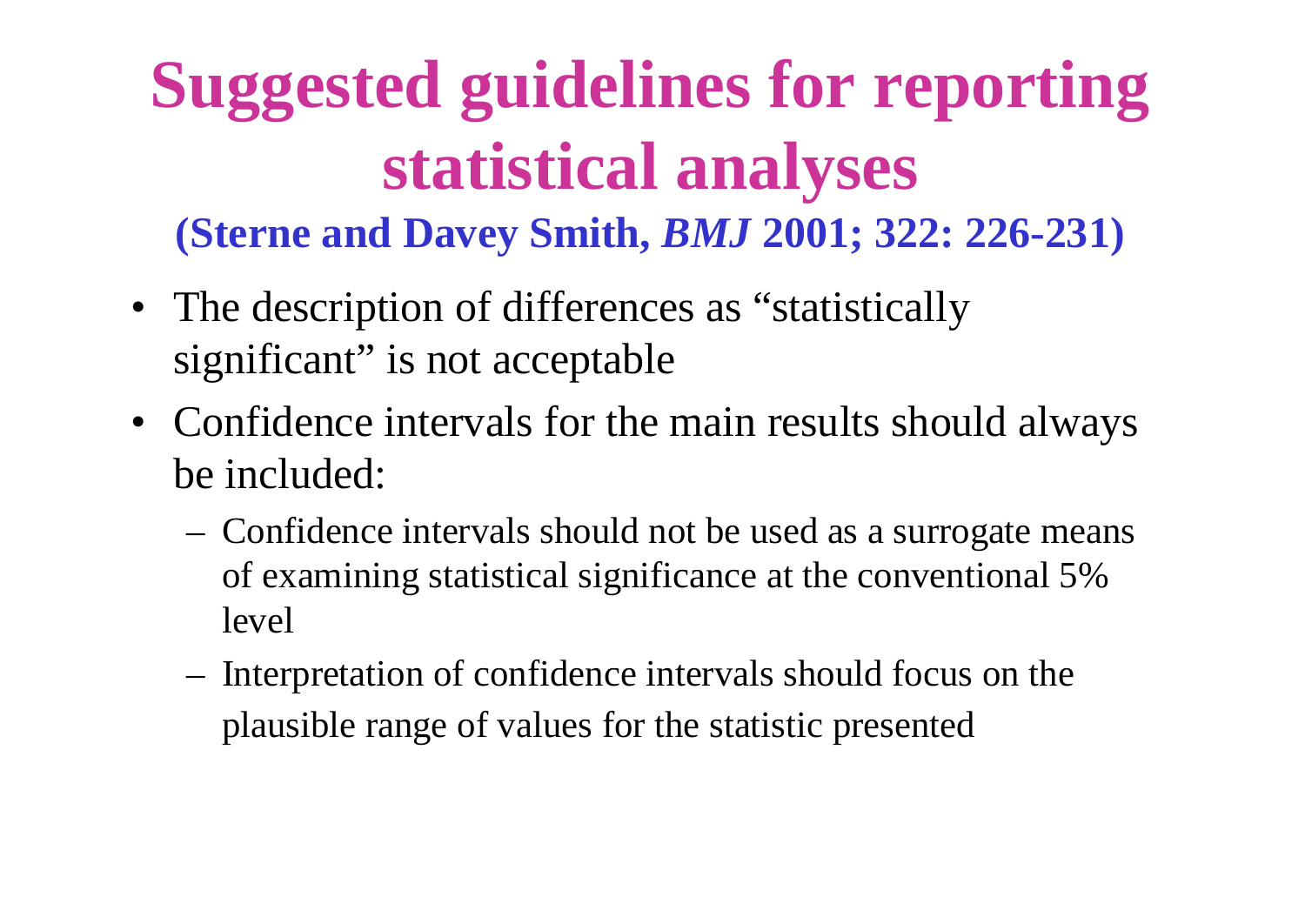#### **Suggested guidelines for reporting statistical analyses (Sterne and Davey Smith,** *BMJ* **2001; 322: 226-231)**

- When there is a meaningful null hypothesis, the corresponding P-value should be reported
- Authors should take a very skeptical view of subgroup analyses – in clinical trials and observational studies
	- The strength of the evidence for interaction that effects really differ between subgroups - should always be presented
	- Claims made on the basis of subgroup findings should be even more tempered than claims made about main effects
- In observational studies it should be remembered that considerations of confounding and bias are at least as important as the issues discussed here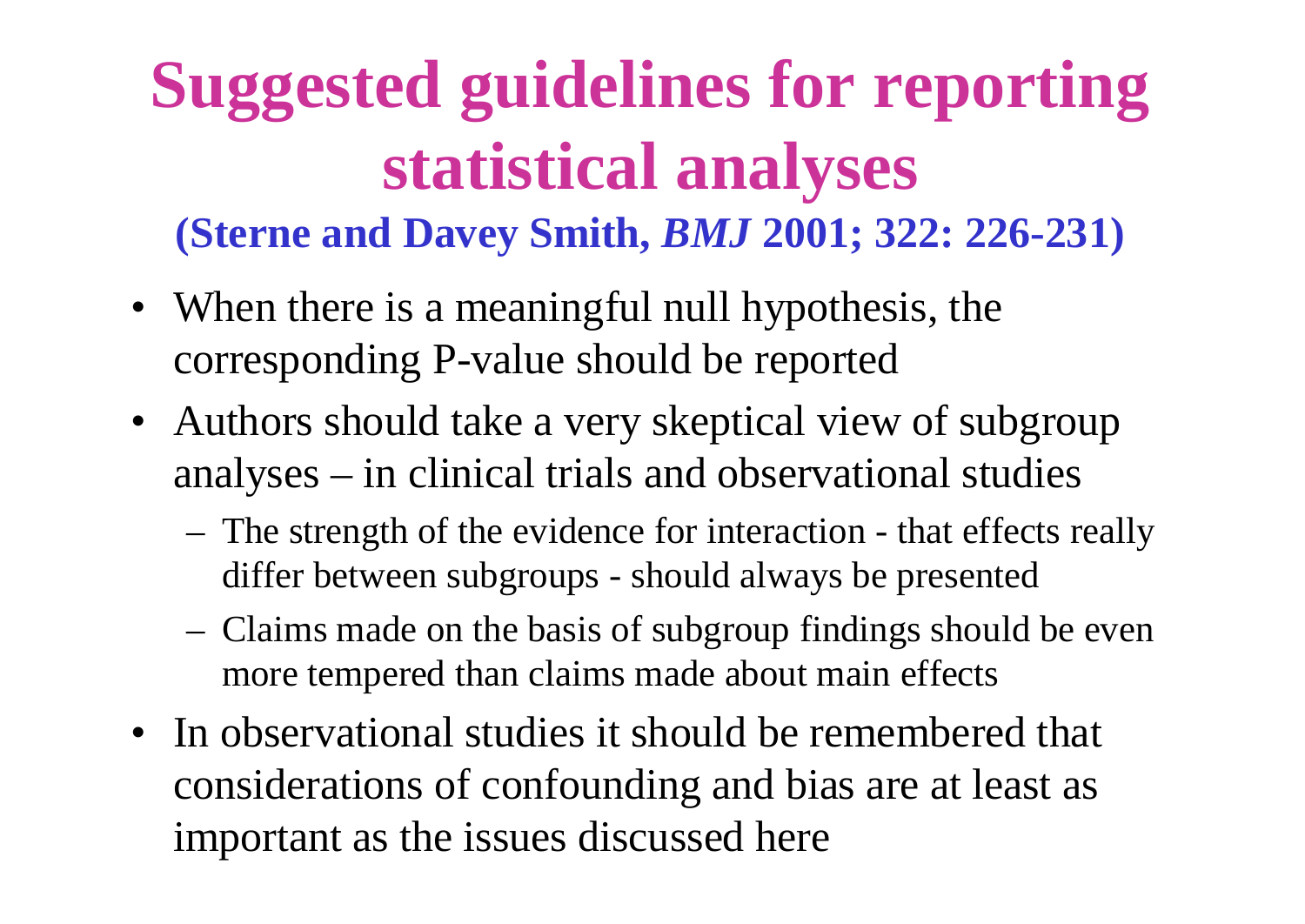# **You don't need to say "significant"!**

• "There was a statistically significant odds ratio of 2.8 (95% CI 1.3 to 6.2) ….."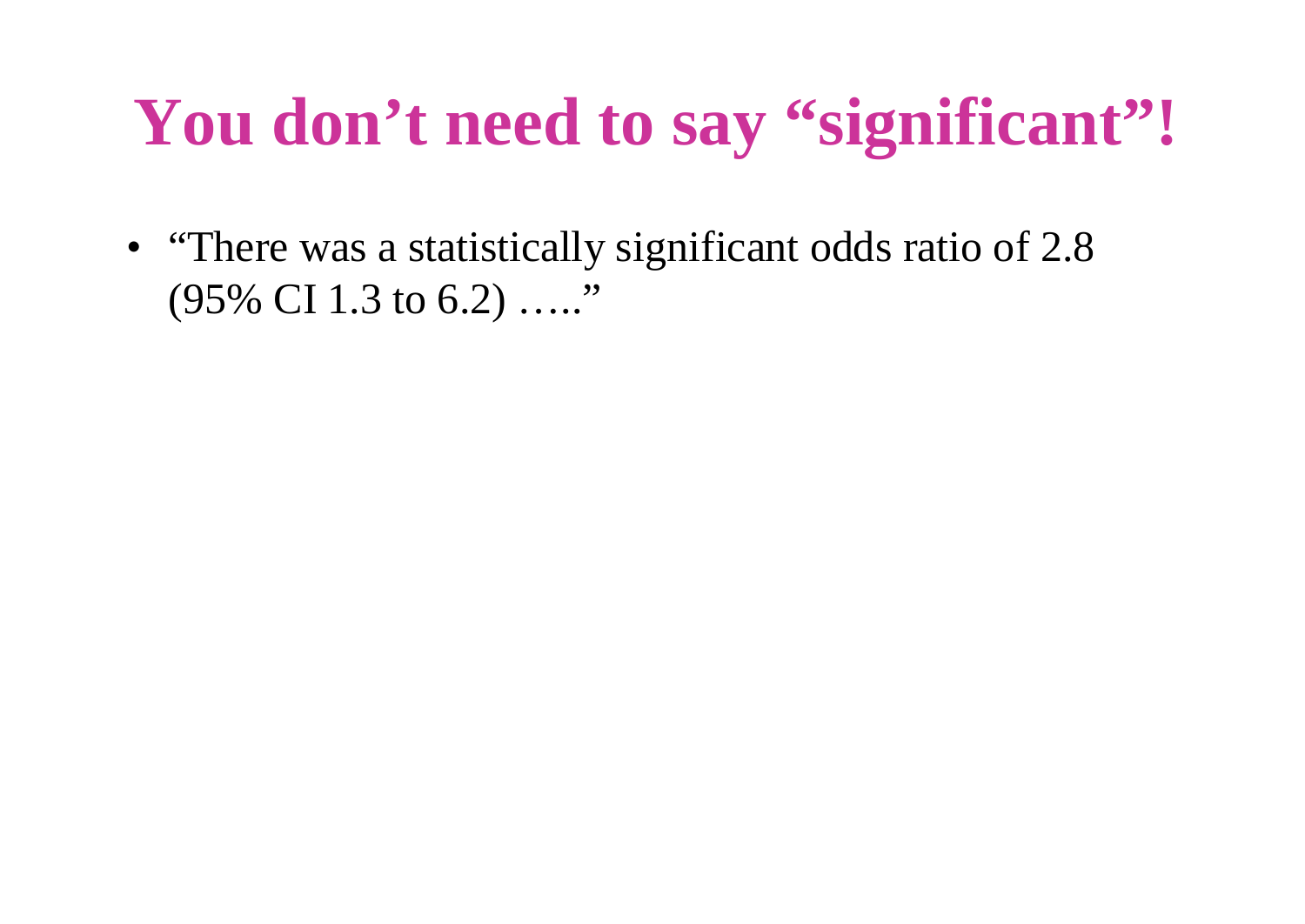# **You don't need to say "significant"!**

• "The odds ratio was 2.8 (95% CI 1.3 to 6.2, P=0.01) ….."

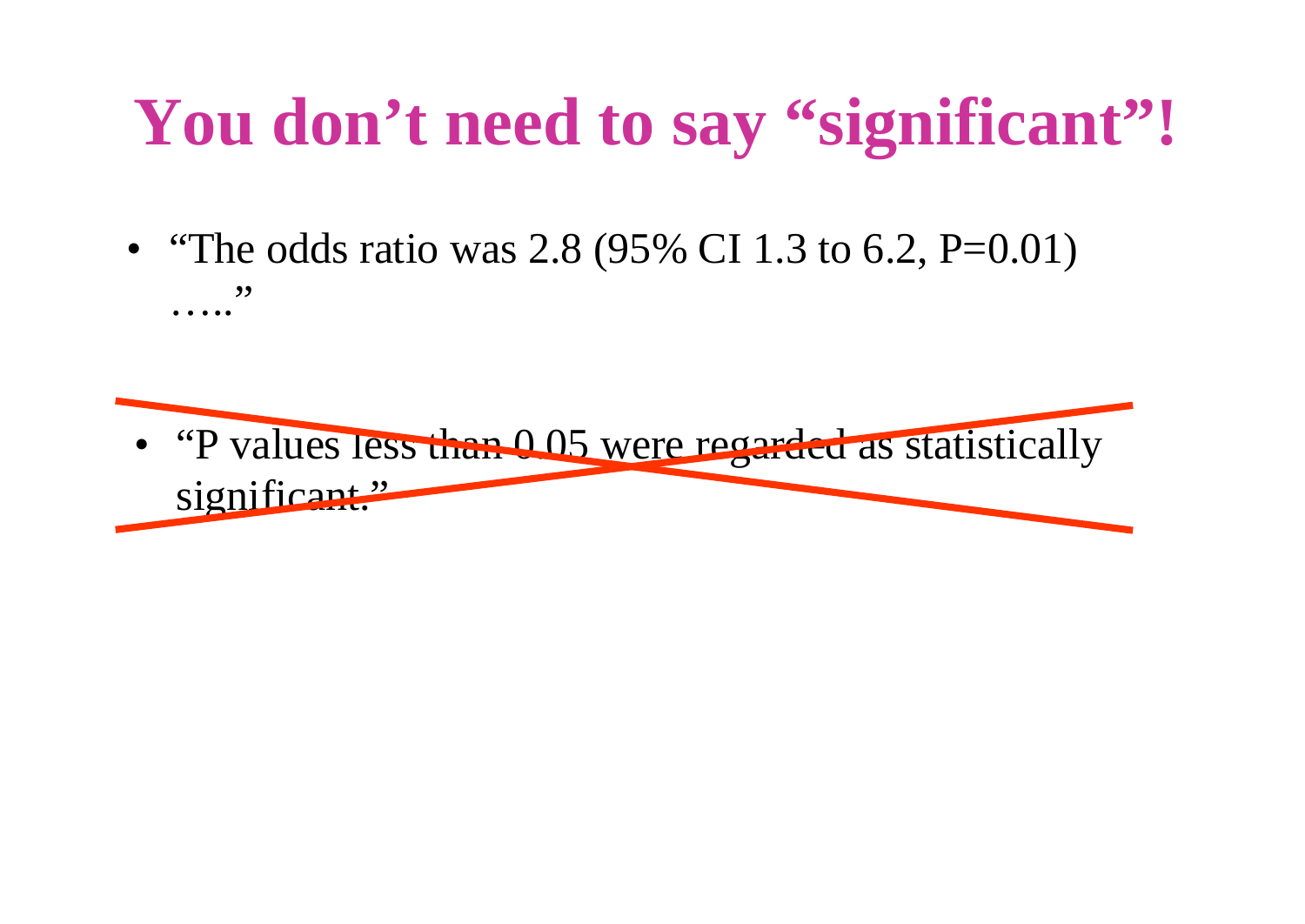**What's your excuse for (ab)using the phrase "statistically significant"?**